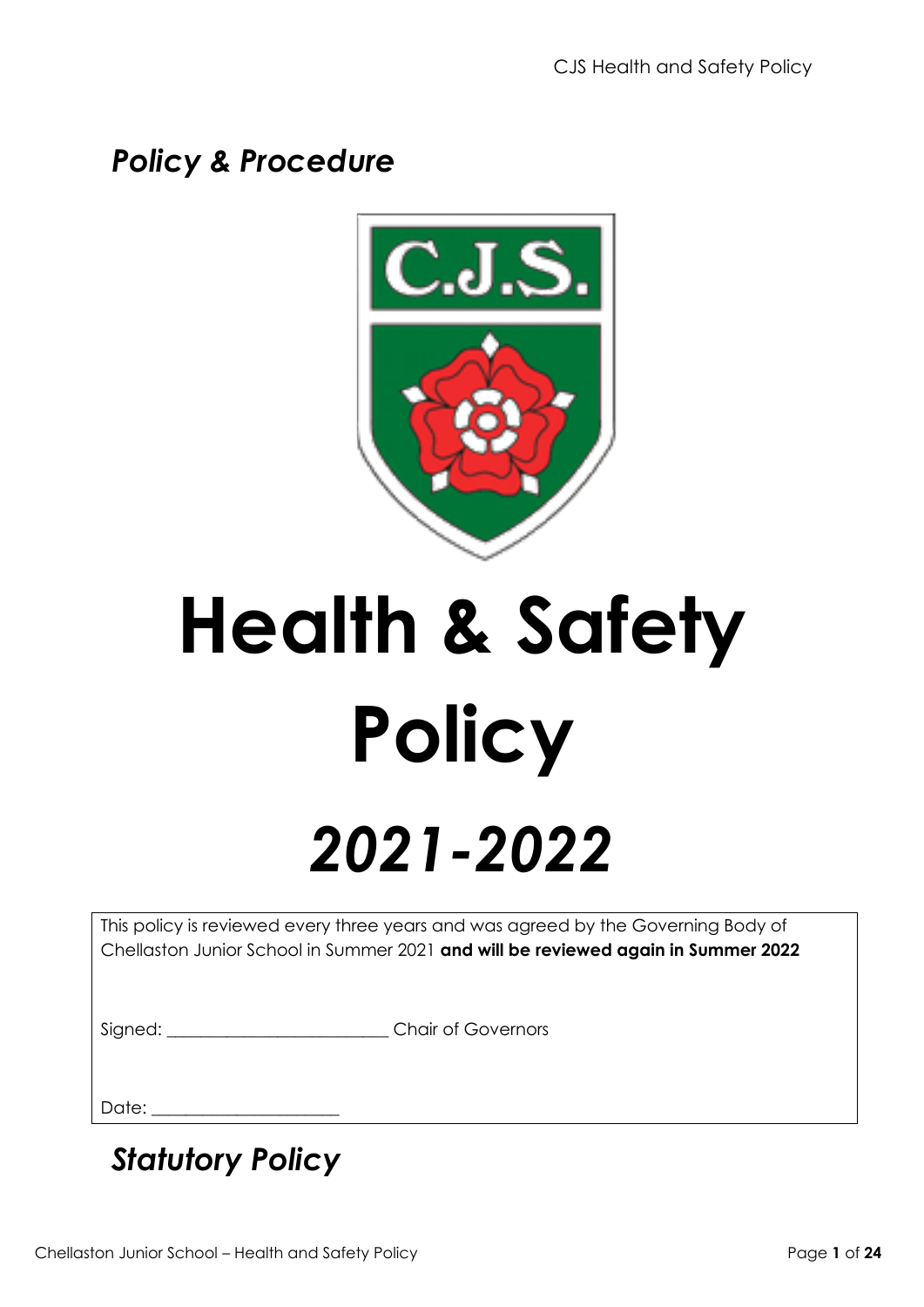# **Table of Contents**

| 2.0 |  |
|-----|--|
|     |  |
| 4.0 |  |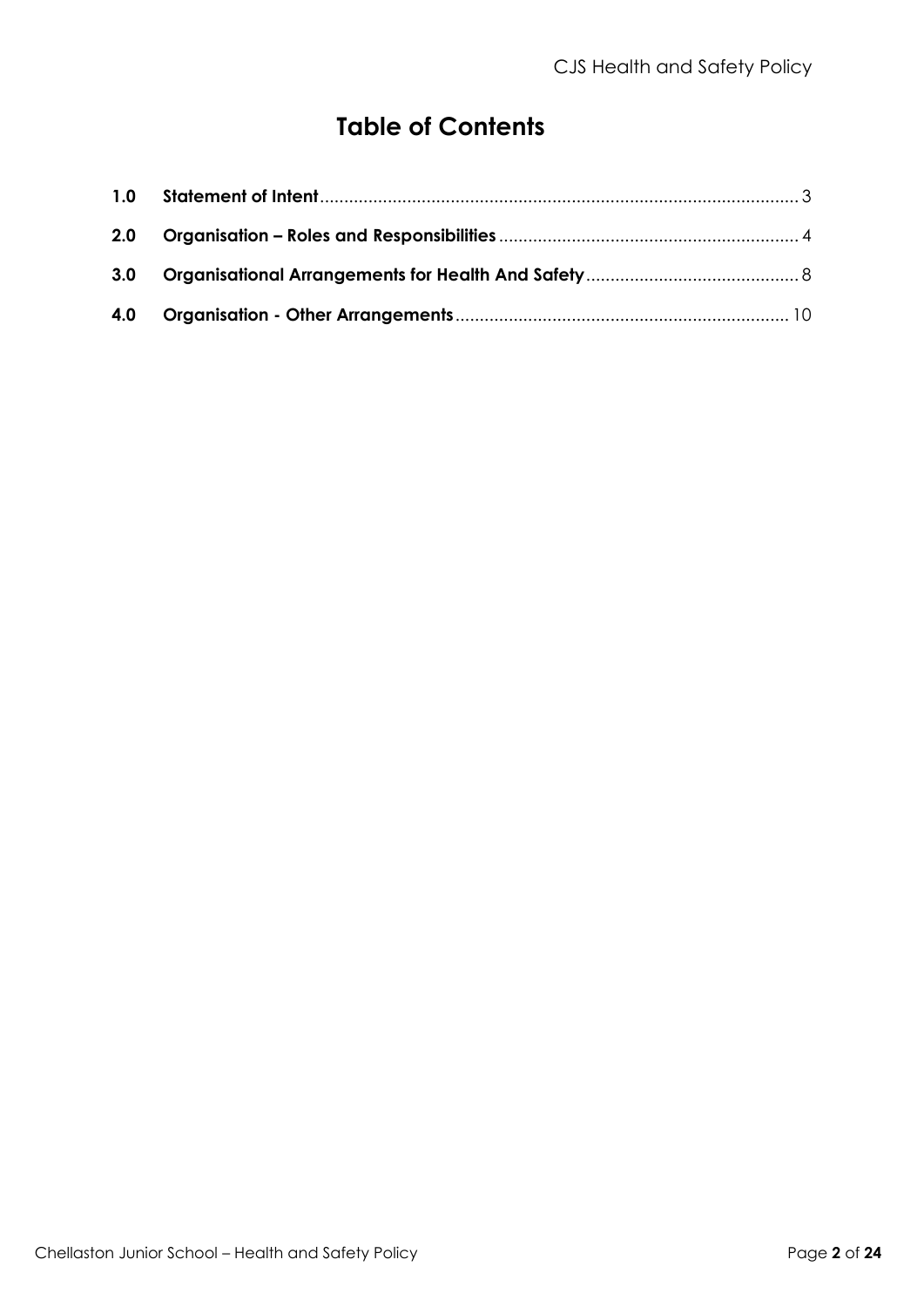# <span id="page-2-0"></span>**1.0 Statement of Intent**

- 1.1 On behalf of the employer (PEAK Multi-Academy Trust), the Governing Body of Chellaston Junior School will honour their legal obligations, in particular the requirements of the Health and Safety at Work Act 1974 and associated regulations and codes of practice.
- 1.2 The Governing Body recognises and accepts its responsibilities and duties on behalf of the employer (PEAK Multi-Academy Trust) to conduct its operations in a manner which protects the health, safety and welfare of employees, students and visitors so far as is reasonably practicable.
- 1.3 In compliance with the Management of Health and Safety at Work Regulations, risk assessments will be undertaken and arrangements will be made, where significant risks are identified, the necessary preventative and protective measures will be put into place so far as is reasonably practicable using a sensible risk management approach.
- 1.4 Chellaston Junior School is committed to the prevention of accidents and ill health.
- 1.5 Chellaston Junior School will work towards continual health and safety improvement.
- 1.6 To achieve these objectives we will:
	- Conduct all our activities safely and in compliance with legislation and where possible, best practice
	- **•** Provide safe working conditions and safe equipment
	- Ensure a systematic approach to identify risks is developed and implemented and sufficient resources are allocated to control them
	- Provide suitable information, instruction, training and supervision
	- **•** Promote a positive health and safety culture that is demonstrated by open communication and a shared commitment to the importance of health, safety and welfare
	- **•** Promote the principles of sensible risk management
	- Monitor, review and modify this policy and any arrangements as required.
- <span id="page-2-1"></span>1.7 All of Chellaston Junior School's employees have a responsibility to take reasonable care of themselves and others and to co-operate with their employer to ensure statutory duties and obligations are fulfilled.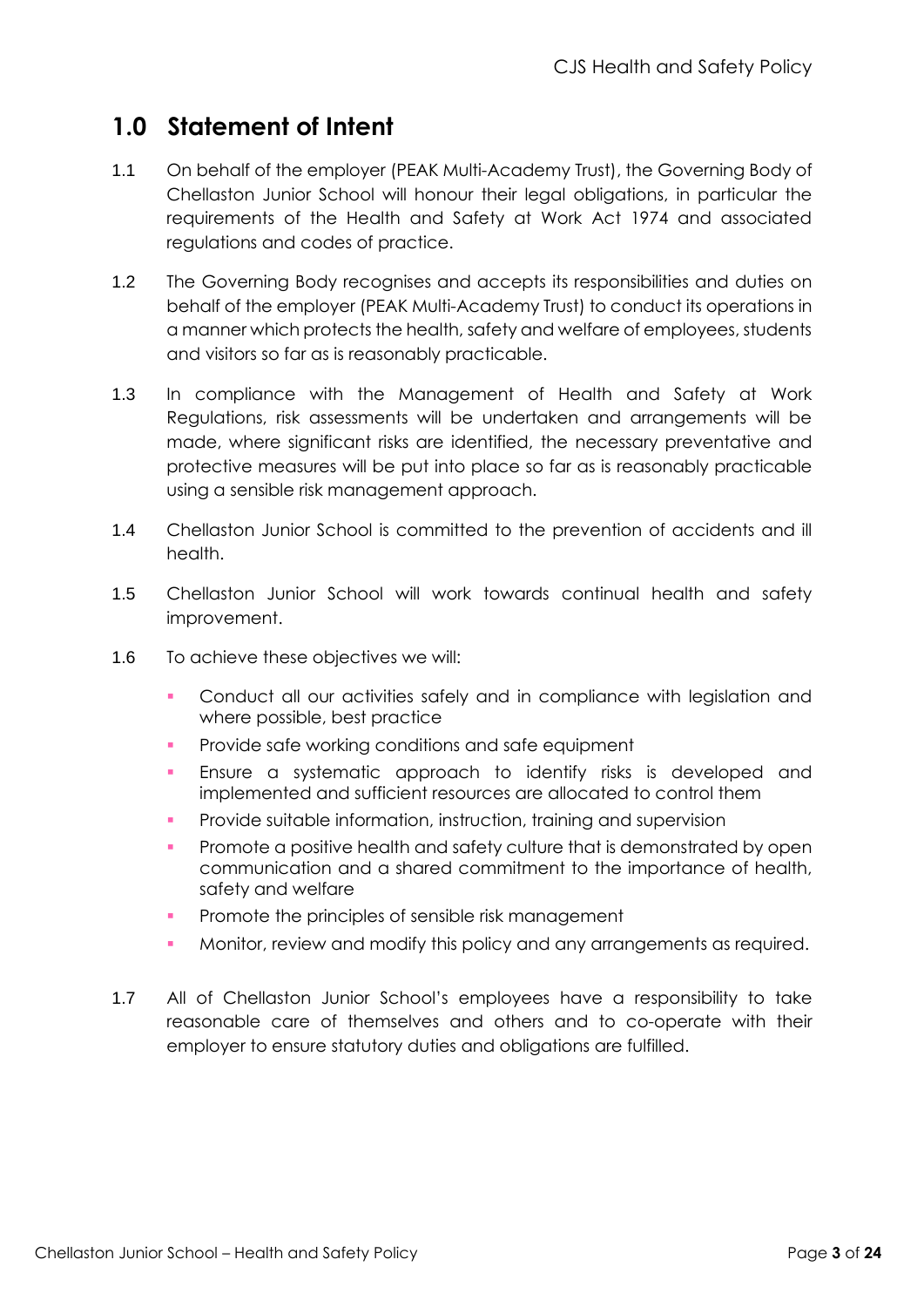# **2.0 Organisation – Roles and Responsibilities**

#### **Governing Body**

- 2.1 Chellaston Junior School is an Academy whereby the Governing Body has overall responsibility on behalf of the employer (PEAK Multi-Academy Trust) to ensure compliance with health and safety legislation and to ensure the health, safety and welfare of employees, pupils, visitors and contractors and the selfemployed.
- 2.2 The Governing Body is responsible for:
	- determining the school's/academy's health and safety policy and its implementation
	- allocating sufficient funds for health and safety
	- **•** establishing clear lines of accountability for health and safety
	- **•** periodically assessing the effectiveness of the policy and ensure that any necessary changes are made
	- identifying and evaluating risks relating to possible accidents and incidents connected with Chellaston Junior School.
	- **•** providing access to competent health and safety advice

#### **Head teacher**

- 2.3 Without limiting the responsibility of the Governors/Academy Trust, the Head teacher will generally oversee the day-to-day management of safety and implementation of this policy within Chellaston Junior School.
- 2.4 The Head teacher will comply with Chellaston Junior School's health and safety policy and in particular will:
	- **make himself familiar with any documentation and/or instruction referring** to the health and safety arrangements for staff, building maintenance or operation of Chellaston Junior School and maintain an up to date system of policies, procedures and risk assessments
	- work with trade unions and employee health and safety representatives and ensure that all employees are aware of and accountable for their specific health and safety responsibilities and duties
	- **•** in the event of any hazard or risk to health and safety of any persons under their control, take appropriate action to control the hazard/risk
	- ensure the health and safety policy, procedures, action plan and risk management programme is implemented as an integral part of business, operational planning and service delivery
	- liaise with the Governing Body
	- undertake monitoring and ensure the provision of adequate resources to achieve compliance
	- ensure that local procedures for the selection and monitoring of contractors are in place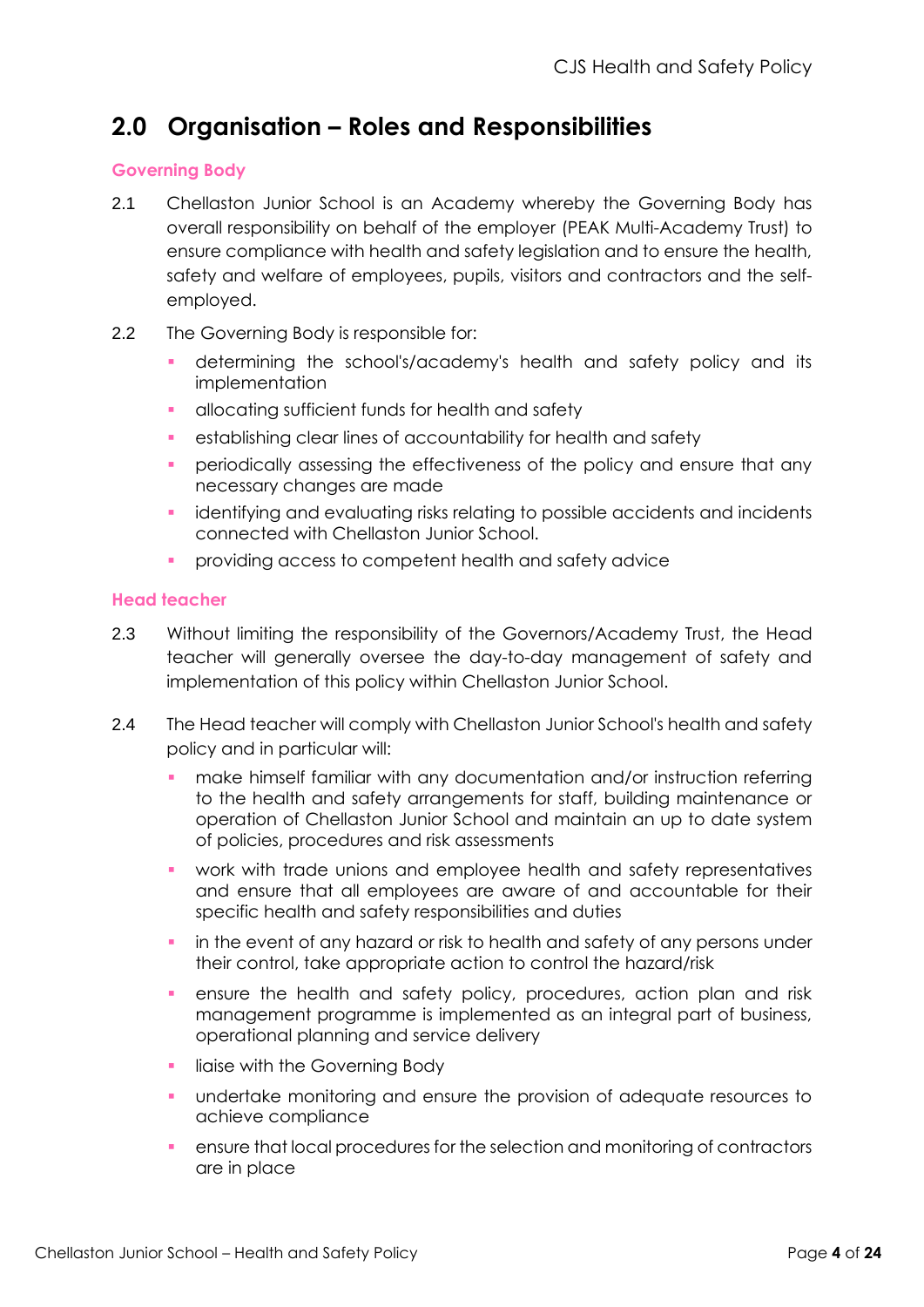- **•** take appropriate action under Chellaston Junior School's disciplinary procedures against anyone under their control found not complying with health and safety policies and/or procedures
- ensure Chellaston Junior School has access to competent health and safety advice
- 2.5 In addition to their statutory duties**,** the Head teacher and teachers have a common law duty of care for pupils which stems from their position in law "in loco parentis".

#### **Senior Leadership Team/Team Leaders**

- 2.6 The leadership team/team leaders/heads of faculty/departments at Chellaston Junior School will undertake general responsibility to ensure that all necessary health and safety activities, requirements and standards are undertaken and met within their respective areas of control. This will be done under the direction of the Head teacher. Any member of staff with supervisory responsibilities will:-
	- **•** make themselves familiar with and conform to this policy, including any instructions and requirements for safe methods of work
	- identify new and existing hazards, initiate risk assessments, record the significant findings, implement any necessary control measures and review these to ensure that they remain relevant
	- check and document that the working environment is safe; equipment, products and materials are used safely; that health and safety procedures are effective and complied with and that any necessary remedial action is taken
	- inform, instruct, train, supervise and communicate with employees and provide them with equipment, materials and clothing as is necessary to enable them to work safely;
	- complete a health and safety induction checklist for all new employees at the commencement of their employment
	- report all accidents, incidents and near miss events, undertake an investigation into the cause and take appropriate remedial action to prevent recurrence
	- be responsible for aspects of health and safety included in their job description
	- organise risk assessments where significant risks are identified and ensure as far as is reasonably practicable the implementation of any control measures
	- ensure that all statutory registers and records are adequately kept
	- ensure the reporting and investigation of all accidents
	- ensure all persons under their control are aware of the reporting procedure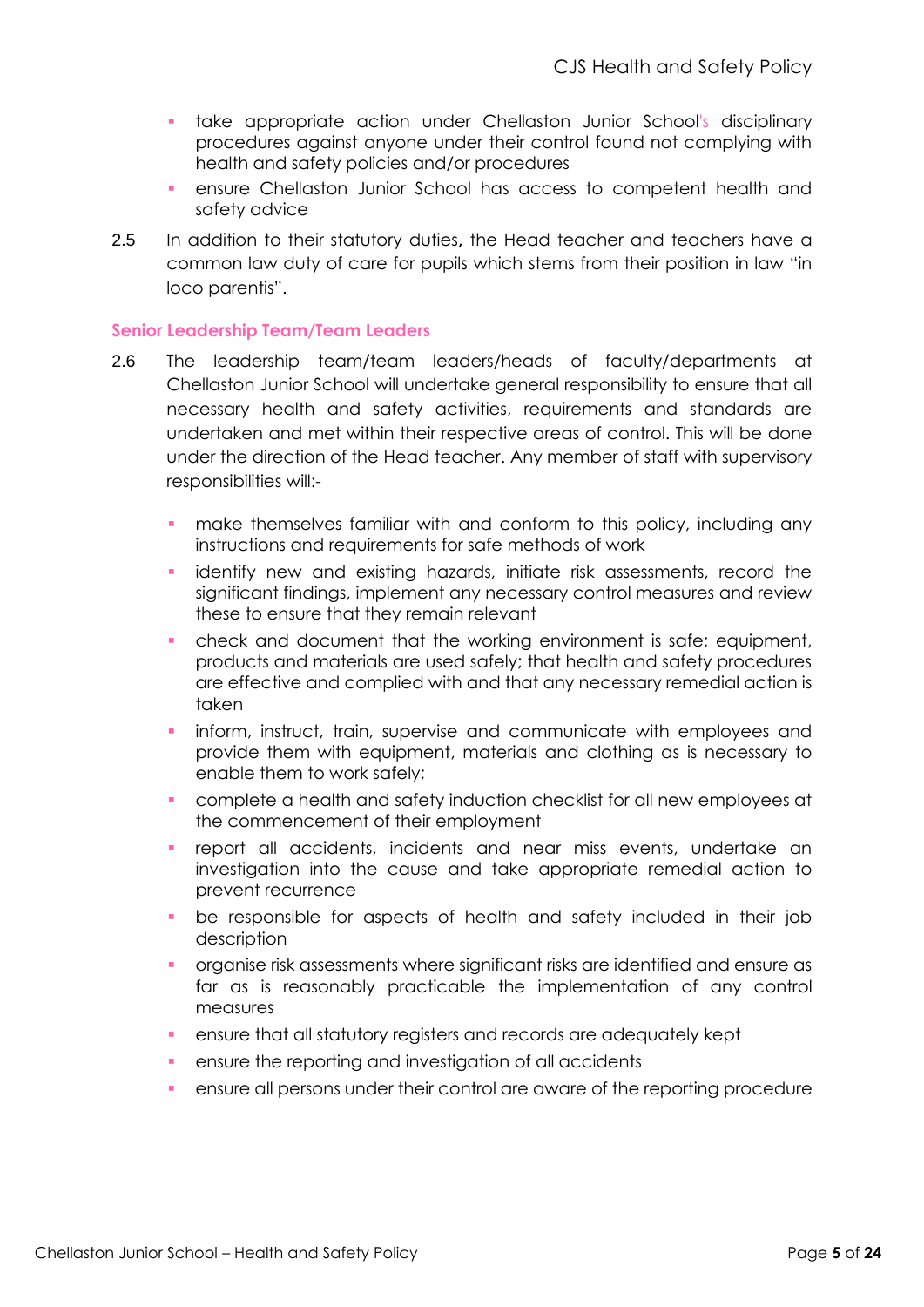#### **PEAK Director of Business and Finance; and the Caretaker at CJS**

#### **In addition to the responsibilities above The PEAK Director of Business and Finance and the school Caretaker have specific duties:**

- to maintain an understanding of the Health and Safety Policy arrangements and the PEAK Director of Business and Finance / Caretaker responsibilities detailed within them.
- to maintain an awareness of the relevant premises related health and safety legislation, issues and procedures
- to control contractors working on the premises and ensure that hazard information has been exchanged and suitable risk control measures implemented
- ensuring adequate security arrangements are maintained
- ensuring the general cleanliness of the premises and that adequate welfare facilities are maintained
- arranging for regular inspection of the greas of the premises for which they are responsible; that workplace health and safety standards are in effective working order and that a safe means of access and egress is maintained.
- ensuring that adequate fire safety arrangements and emergency procedures are implemented and maintained
- ensuring that plant and equipment is adequately maintained
- arranging for the regular testing and maintenance of electrical equipment
- maintaining suitable records of plant and equipment maintenance and tests
- **·** ensure fire risks are formally assessed and adequate fire safety arrangements are provided, maintained, monitored and recorded including; fire risk assessments fire evacuation drills, fire officer inspections and the maintenance of fire extinguisher/blankets, emergency lighting, fire alarm (including detectors and sensors) and any other fire safety equipment devices
- ensuring first aid requirements for the premises are formally assessed and adequate provision is provided, maintained and monitored
- ensuring that all premise related hazards are adequately identified, assessed and suitable and sufficient control measures implemented and monitored
- ensuring the adequate provision of health and safety notices and warning signs are prominently displayed and comply with the Health and Safety (Safety Signs and Signals) Regulations 1996
- **•** maintaining a health and safety file on the premises in relation to any construction work covered by the Construction (Design and Maintenance) Regulations 2015 and make this available to contractors upon request
- ensuring that adequate systems are in place for the management of asbestos through the 'Local Asbestos Management Plan' and control of legionella and excessive hot water temperatures
- to respond promptly to a notification of a defect that could affect the health and safety of building occupants/visitors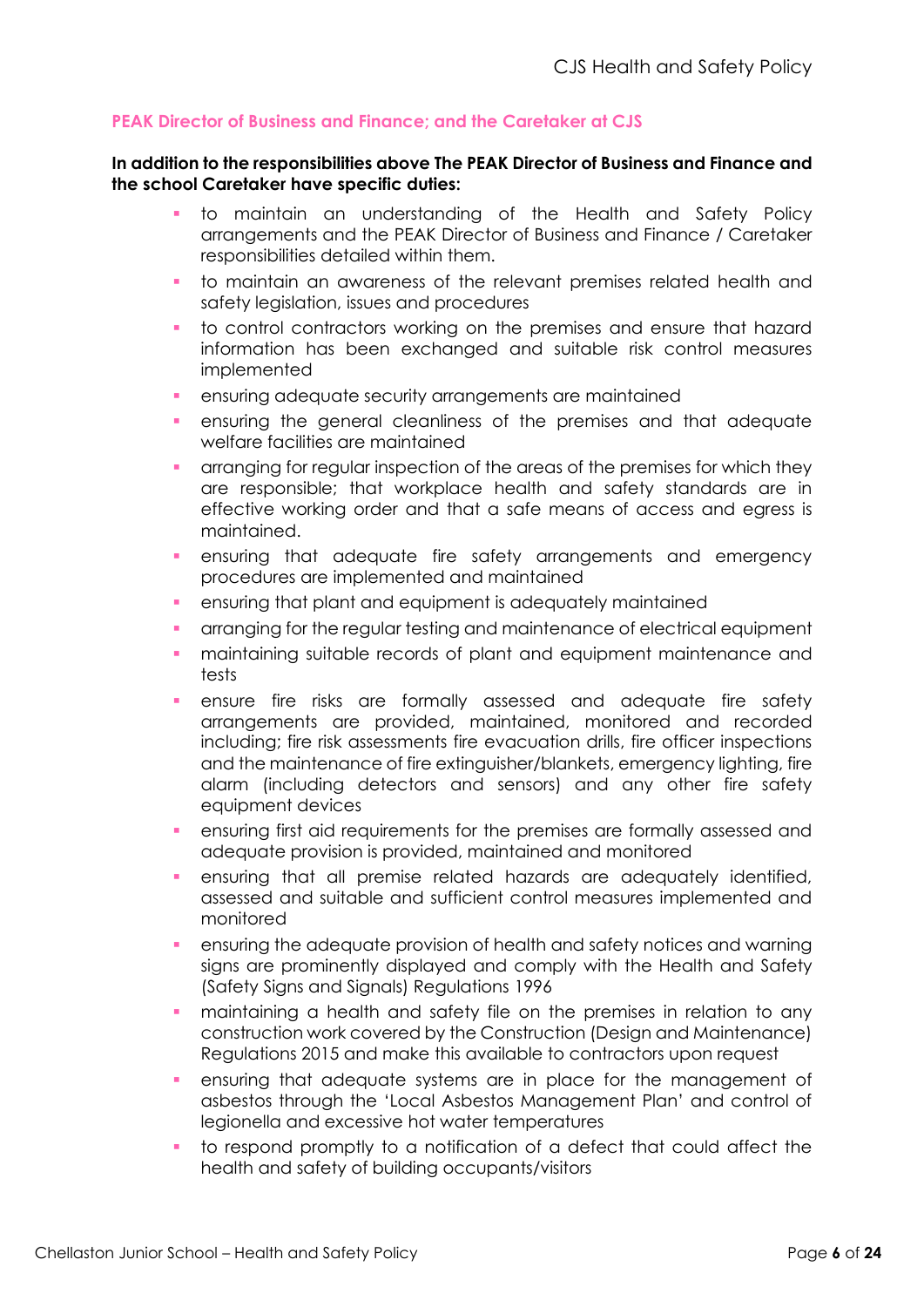**·** liaison with other staff members where premises/equipment monitoring and maintenance responsibilities are held elsewhere within Chellaston Junior School i.e. design and technology and science

#### **All Staff**

- 2.7 All employees, agency and peripatetic workers and contractors must comply with the school's health and safety policy and associated arrangements, in addition to any specific responsibilities which may be delegated to them. All staff are required to:
	- **•** take reasonable care for their own health and safety at work and of those who may be affected by their actions or by their omissions
	- cooperate with their line manager and senior management to work safely
	- comply with health and safety instructions and information and undertake appropriate health and safety training as required
	- not intentionally or recklessly interfere with or misuse anything provided in the interests of health, safety and welfare
	- report to their manager any health and safety concerns, hazardous condition or defect in the health and safety arrangements
	- support Chellaston Junior School in embedding a positive safety culture that extends to pupils and any visitors to the site

#### **Pupils**

- 2.8 All pupils are expected to behave in a manner that reflects Chellaston Junior School's Behaviour Policy and in particular are expected to:-
	- **•** take reasonable care for their own health and safety and of their peers, teachers, support staff and any other person that may be at Chellaston Junior School
	- cooperate with teaching and support staff and follow all health and safety instructions given
	- not intentionally or recklessly interfere with or misuse anything provided in the interests of health, safety and welfare
	- report to a teacher or other member of Chellaston Junior School staff any health and safety concerns that they may have

#### **Shared site users**

Not applicable at Chellaston Junior School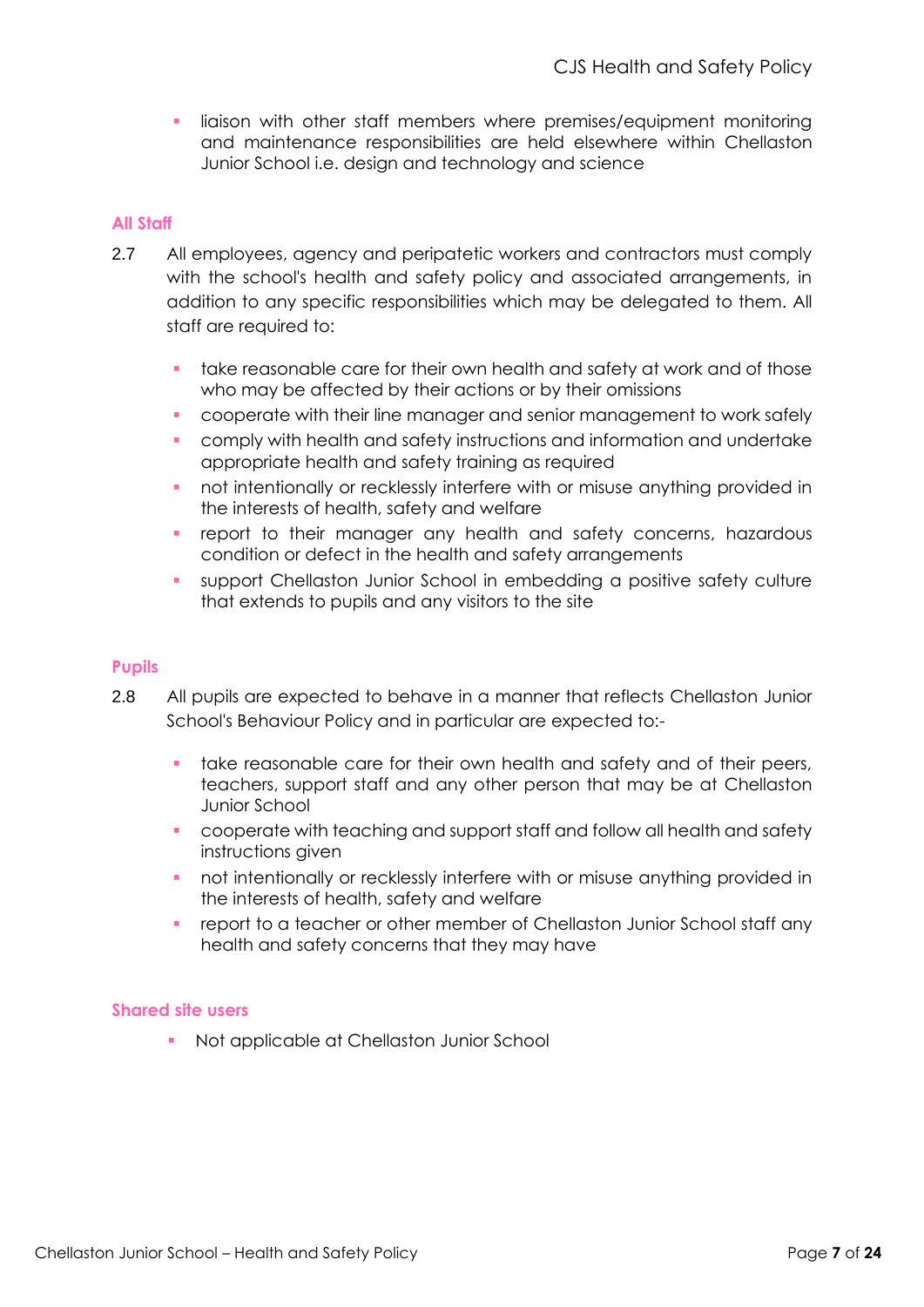#### **Lettings**

2.10 Chellaston Junior School has a lettings policy. The policy covers procedures for fire evacuation and security arrangements and the requirements relating to accident, assault and near miss reporting requirements and the provision of first aid.

Persons/organisations letting the site must agree to:

- co-operate and co-ordinate with Chellaston Junior School on health and safety matters
- agree to the terms of the lettings policy in relation to health and safety arrangements
- provide information relating to any additional risks or procedures which will be new or unusual to those of Chellaston Junior School that may arise from their activities

Chellaston Junior School will ensure that:

- the premises are in a safe condition for the purpose of use
- **•** the health and safety arrangements detailed in the lettings policy are fully explained and communicated to all individuals or groups letting a space/area of the school premises
- adequate arrangements for emergency evacuation are in place and communicated

# <span id="page-7-0"></span>**3.0 Organisational Arrangements for Health and Safety**

3.1 The following arrangements will be adopted to ensure that the Governing Body and the Head teacher fulfil their responsibilities and provide the foundation for securing the health and safety of employees and all users of the site

#### **Setting health and safety objectives**

3.2 The Governing Body and the Head teacher will specifically review progress of health and safety objectives at the termly meeting of the Governing Body. Where necessary health and safety improvements will be identified and included within Chellaston Junior School's action plan.

#### **Provision of effective health and safety training**

3.3 The Governing Body and the Head teacher will consider health and safety training on an annual basis in line with Chellaston Junior School's health and safety training matrix focussing on mandatory training as a priority.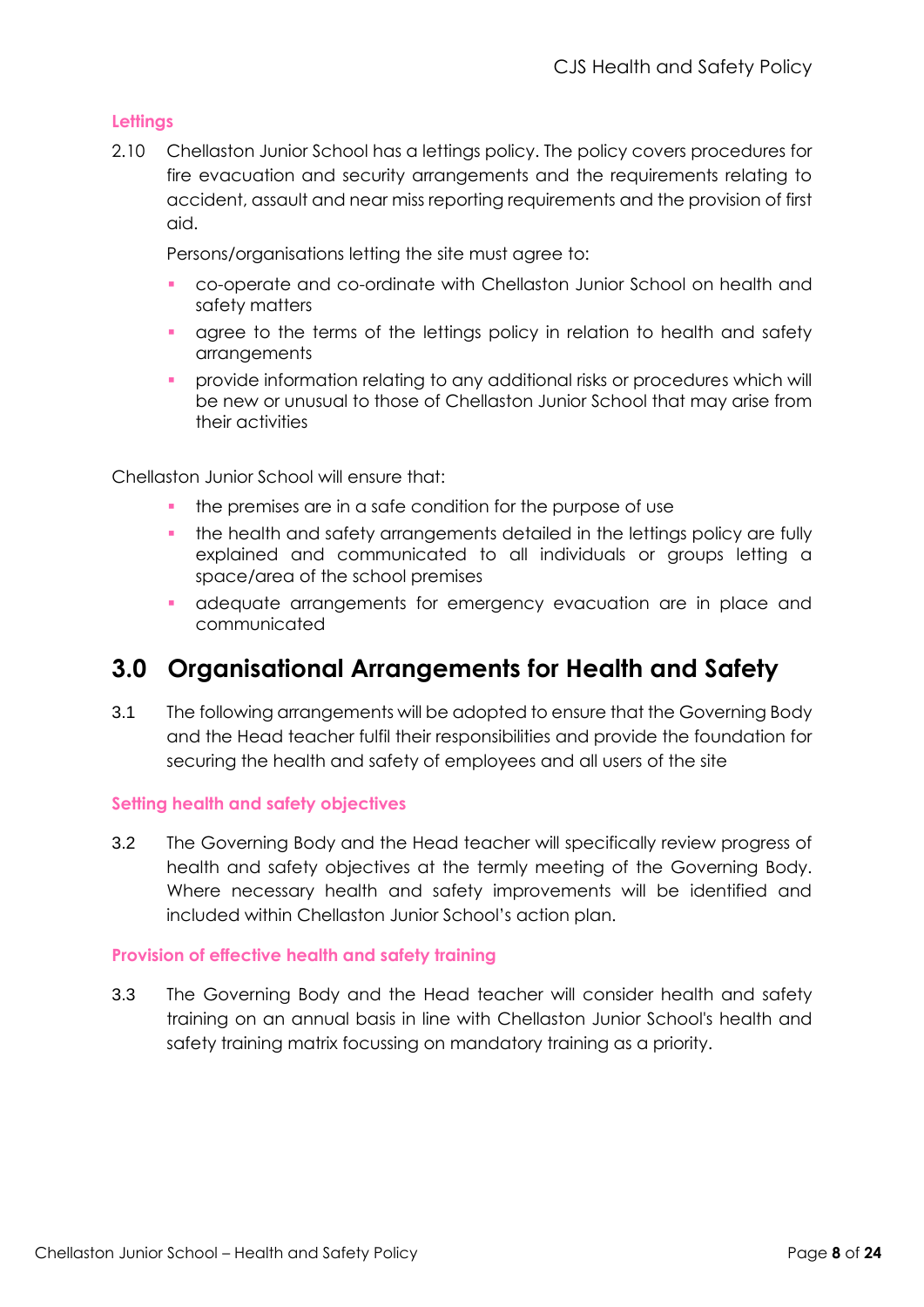#### **Provision of an effective joint consultative process**

3.4 Not applicable at Chellaston Junior School

#### **Establishing adequate health and safety communication channels**

- 3.5 Communication channels will be established for the exchange of health and safety knowledge and information. Where necessary, these communications will be recorded and include:
	- **•** senior leadership team meetings and staff meetings
	- site health and safety governor(s)
	- **•** provision of information relating to safe systems of work and risk assessments
	- training provided
	- communications with relevant specialist advisors and bodies
- 3.6 Where health and safety issues cannot be resolved at local level, they will be escalated through the management structure as appropriate.

#### **Financial resources**

3.7 The Governing Body along with the Head teacher will review Chellaston Junior School budget to determine, in the light of past performance, if adequate resources are being deployed to ensure adequate health and safety management and control.

#### **Specialist advice/support**

- 3.8 Chellaston Junior School will ensure that access to competent technical advice on health and safety matters is procured to assist Chellaston Junior School in complying with statutory duties and meeting health and safety objectives; Chellaston Junior School will do this by;
	- Accessing the services of the PEAK MAT Director of Business and Finance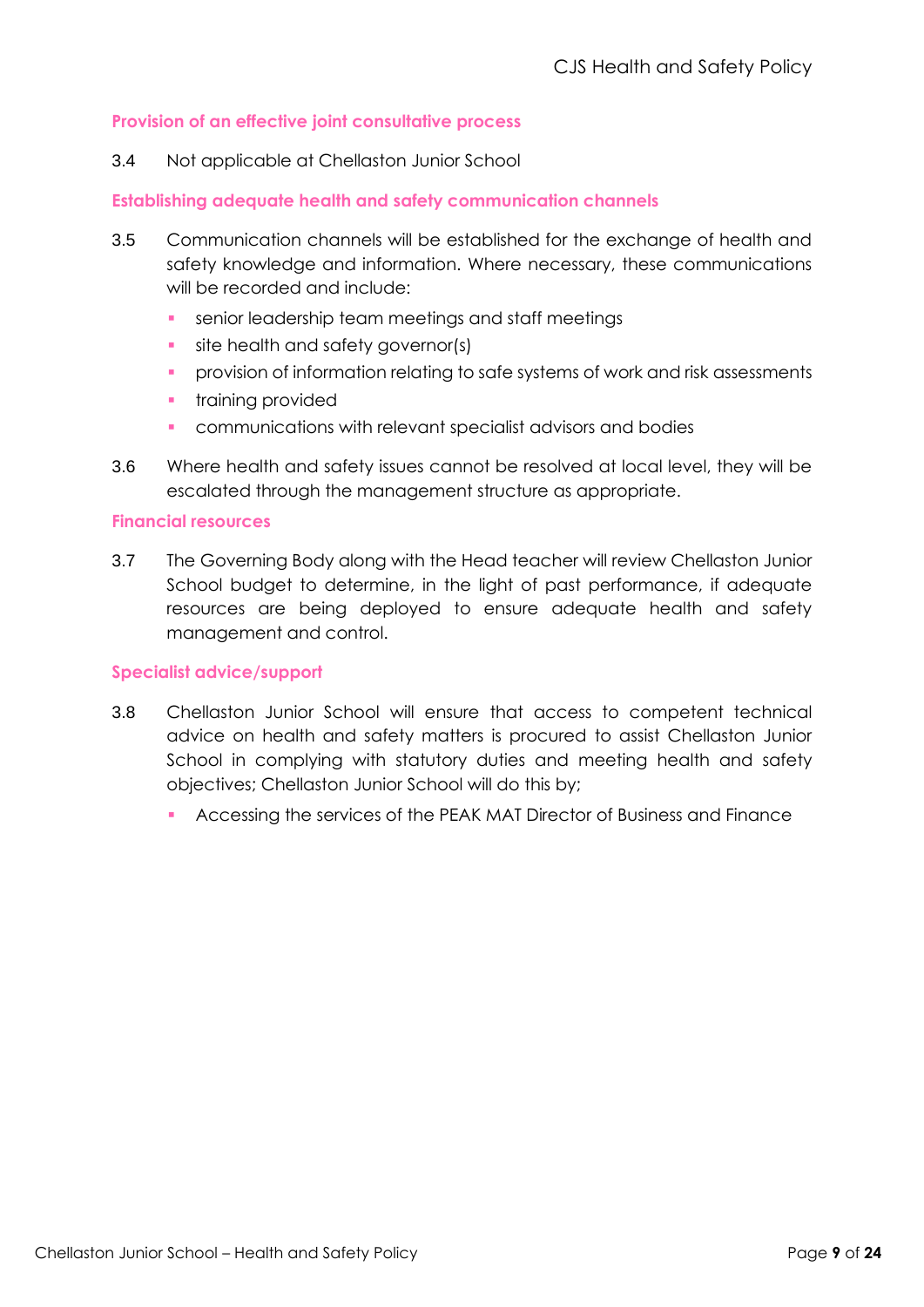# <span id="page-9-0"></span>**4.0 Organisation - Other Arrangements**

#### **Accident and assaults**

- 4.1 All accidents, assaults and near miss incidents will be reported in the accident book or agreed reporting form within 24 hours of occurrence; RIDDOR reportable incidents, as per the HSE's Information Sheet (EDIS1), will be reported to the HSE within the required timescales.
- 4.2 All incidents will be investigated in an attempt to identify the root cause: relevant local policies, procedures and risk assessments will be reviewed and revised as required. All premises related issues will be addressed in a timely manner. Any relevant learning from investigations will be communicated to relevant staff, pupils etc.
- 4.3 Accident, assaults and near miss incidents will be monitored at least termly as part of the site health and safety governor visits; identification of significant trends or major incidents will be reviewed by the senior leadership team as required with information communicated to the governing body.
- 4.4 Accident records will be retained for the following periods; Pupil's records will be retained for a period of Date of Birth + 25 years, employee records will be retained from the date of incident + 7 years and forms relating to work related ill health is current year + 10 years or longer (40 years where there has been potential exposure to asbestos; where radiation is the cause retention is last action + 50 years).

#### **Audit**

4.5 Chellaston Junior School's health and safety management will be audited by PEAK MAT, at least annually. Chellaston Junior School reviews this process as a positive assessment of our health and safety management system and takes appropriate action to continually improve health and safety across Chellaston Junior School.

#### **Contractor management**

- 4.6 Chellaston Junior School complies with the HSE's approved code of practice Construction (Design and Management) Regulations 2015' (L153) relating to the management and control of contractors. Chellaston Junior School ensures that:
	- roles of client, principal designer, designer, principal contractor, contractor are understood and formally allocated
	- competent contractors are used
	- clear specifications of works are drawn up by a competent person to include phases of the work, duration, separation of building and school site, delivery times and locations, tapping into utilities, site security, fire and emergency coordination, fire escape routes, accident reporting etc.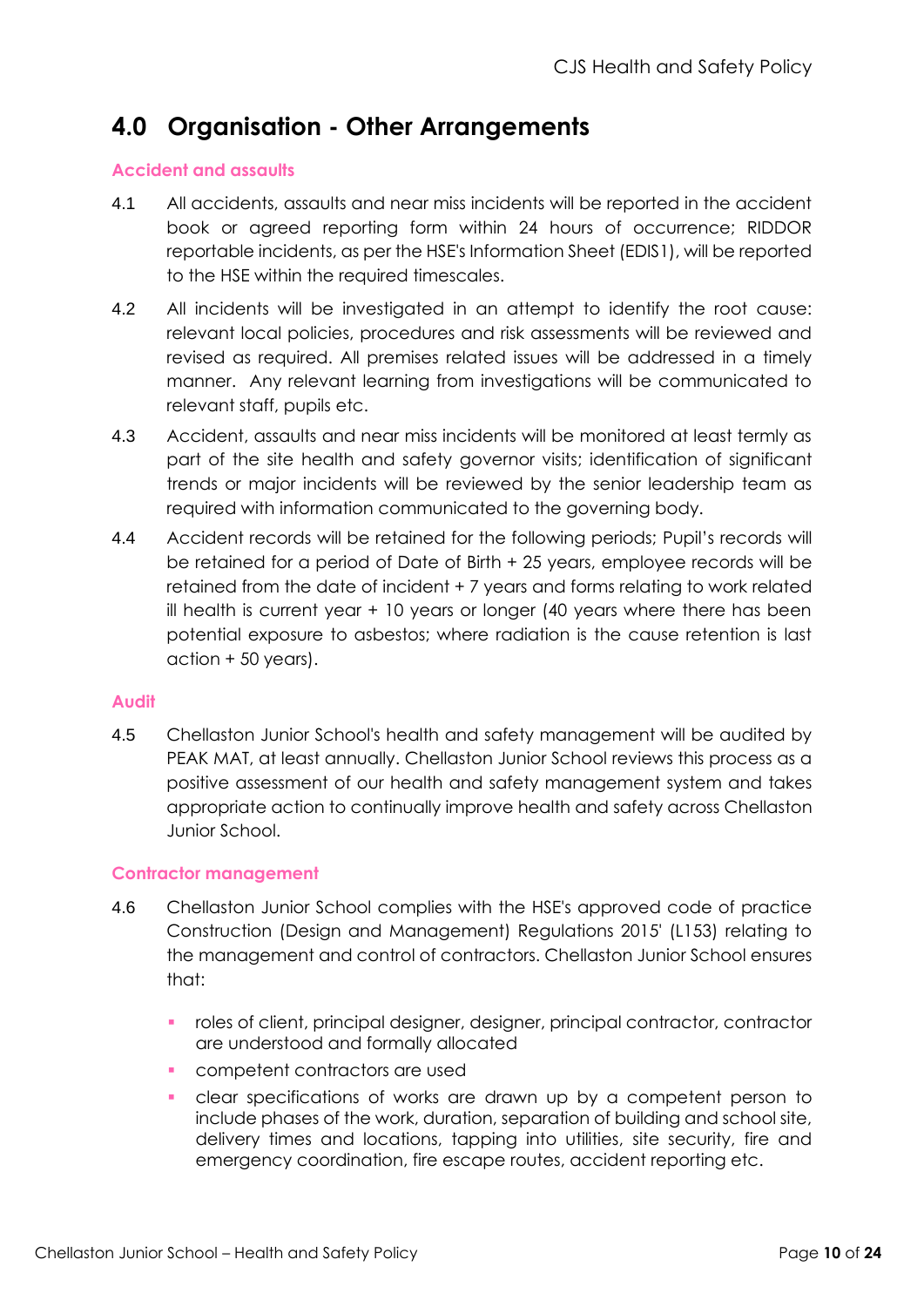- **•** pre start meetings take place to discuss how works will be managed, responsibilities, codes of conduct and to assess new hazards that may be introduced to the site
- key contacts are identified
- **•** regular update meetings take place throughout any works/projects
- works are visually monitored and any concerns immediately reported
- works are signed off and any associated certification and documentation is obtained
- all staff/ pupils and other users of site remain in a safe environment for the duration of the works.
- all contractors are given access to the asbestos register
- **·** all contractors to complete a contractor site induction sheet before work can proceed

#### **Control of hazardous substances**

- 4.7 Chellaston Junior School comply with the HSE's approved code of practice Control of Substances Hazardous to Health (L5) relating to the management and control of hazardous substances on site. Chellaston Junior School will ensure:
	- an inventory of all hazardous substances on site is kept and updated regularly
	- wherever possible non-hazardous substances are used and if this is not possible the least harmful substance is used
	- a COSHH risk assessment will be completed for all hazardous substances used and shared with relevant staff
	- wherever possible exposure to hazardous substances is prevented, where exposure cannot be prevented, a risk assessment will be carried out and controls measures implemented
	- where identified as part of the risk assessment, appropriate PPE will be provided to staff
	- any requirement for exposure monitoring or health surveillance will be carried out
	- sufficient information, instruction and training is given to staff to ensure full understanding of the hazards to health posed by substances in the workplace and the importance of control measures provided
	- training records are maintained for those who receive training
	- information will also be given to others who may be affected, such as contractors, temporary staff and visitors
	- **•** only substances purchased through the schools procurement systems can be used on site
	- substances are stored correctly and those that are no longer used are disposed of as per the substances safety data sheet
	- COSHH risk assessments are monitored quarterly and reviewed annually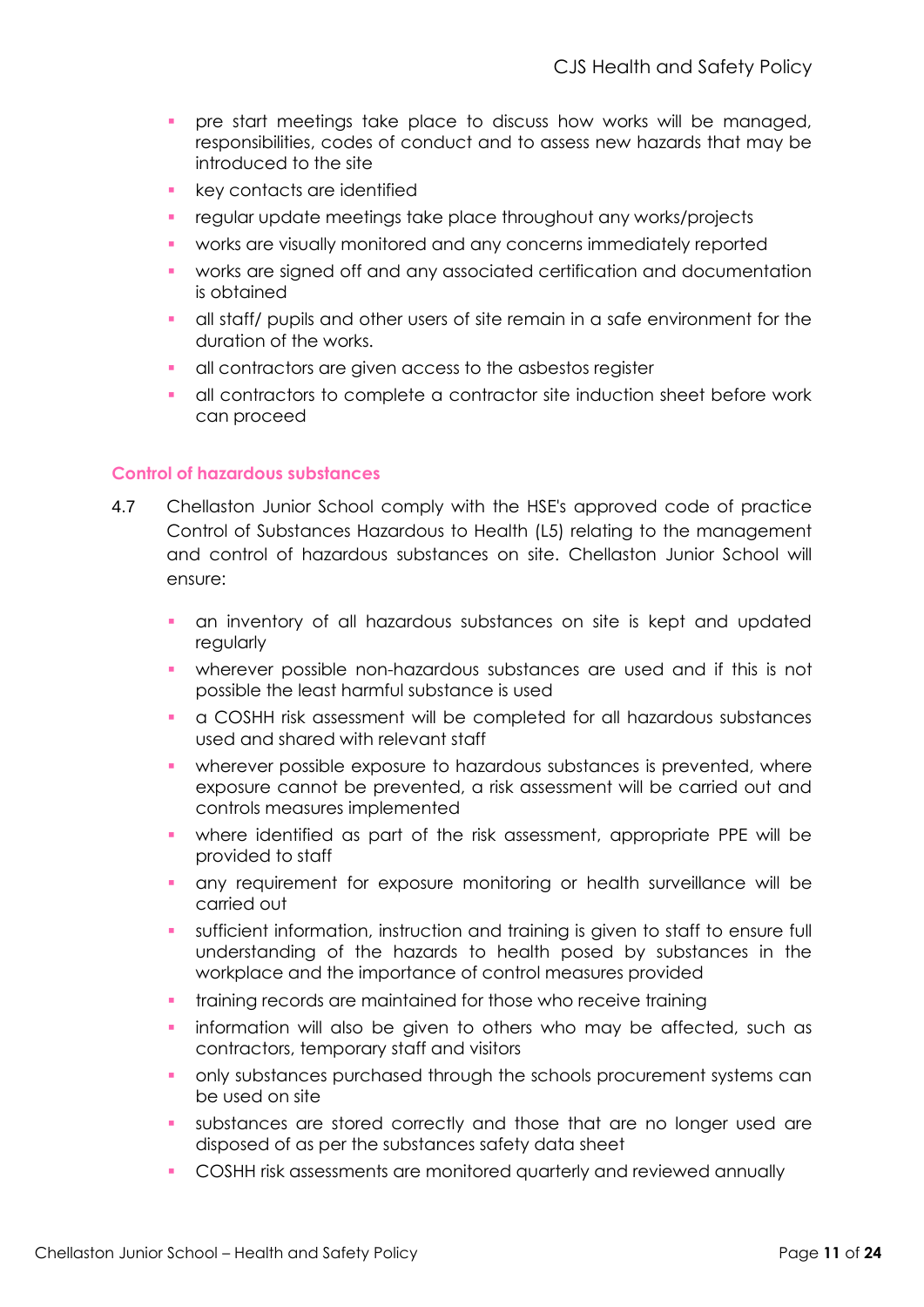#### **Dealing with health and safety emergencies - procedures and contacts**

- 4.8 As per legal requirements all dangerous occurrences and near miss incidents that are RIDDOR reportable incidents, will be reported to the HSE within the required timescale.
- 4.9 All incidents will be investigated in an attempt to identify the root cause: relevant local policies, procedures and risk assessments will be reviewed and revised as required. All premises related issues will be addressed in a timely manner. Any relevant learning from investigations will be communicated to relevant staff, pupils etc.

See the school's Security and Critical Incidents Policy

#### **Defect reporting**

4.10 Chellaston Junior School has a defect reporting procedure whereby any damage or defect to the premises, equipment or furnishings is reported. Defective equipment is isolated and labelled as defective to prevent use until replaced or repaired. Where premises defects are identified a dynamic assessment is carried out to decide whether an area should be isolated or cordoned off whilst awaiting repair.

#### **Display screen equipment (DSE)**

- 4.11 Chellaston Junior School acknowledges that staff who use DSE should have suitable equipment to undertake the tasks that they are required to carry out, knows how to safely use the equipment and have a DSE assessment which is reviewed at suitable intervals. Chellaston Junior School ensures that:
	- all static workstations used by staff meet the minimum standards required
	- equipment is maintained in good working condition
	- staff are aware of best practice in using DSE and issued with relevant information
	- staff whose roles require significant use of DSE are prioritised for individual assessment
	- assessments are reviewed at least bi-annually, earlier if there are significant changes to equipment/layout individual health
	- **•** a trained DSE assessor is available

#### **Driving**

4.12 All staff that drive their own cars for work purposes must have a full UK driving licence, business insurance and maintain their vehicle in a road worthy condition. There is a separate policy governing the use of the school mini-bus.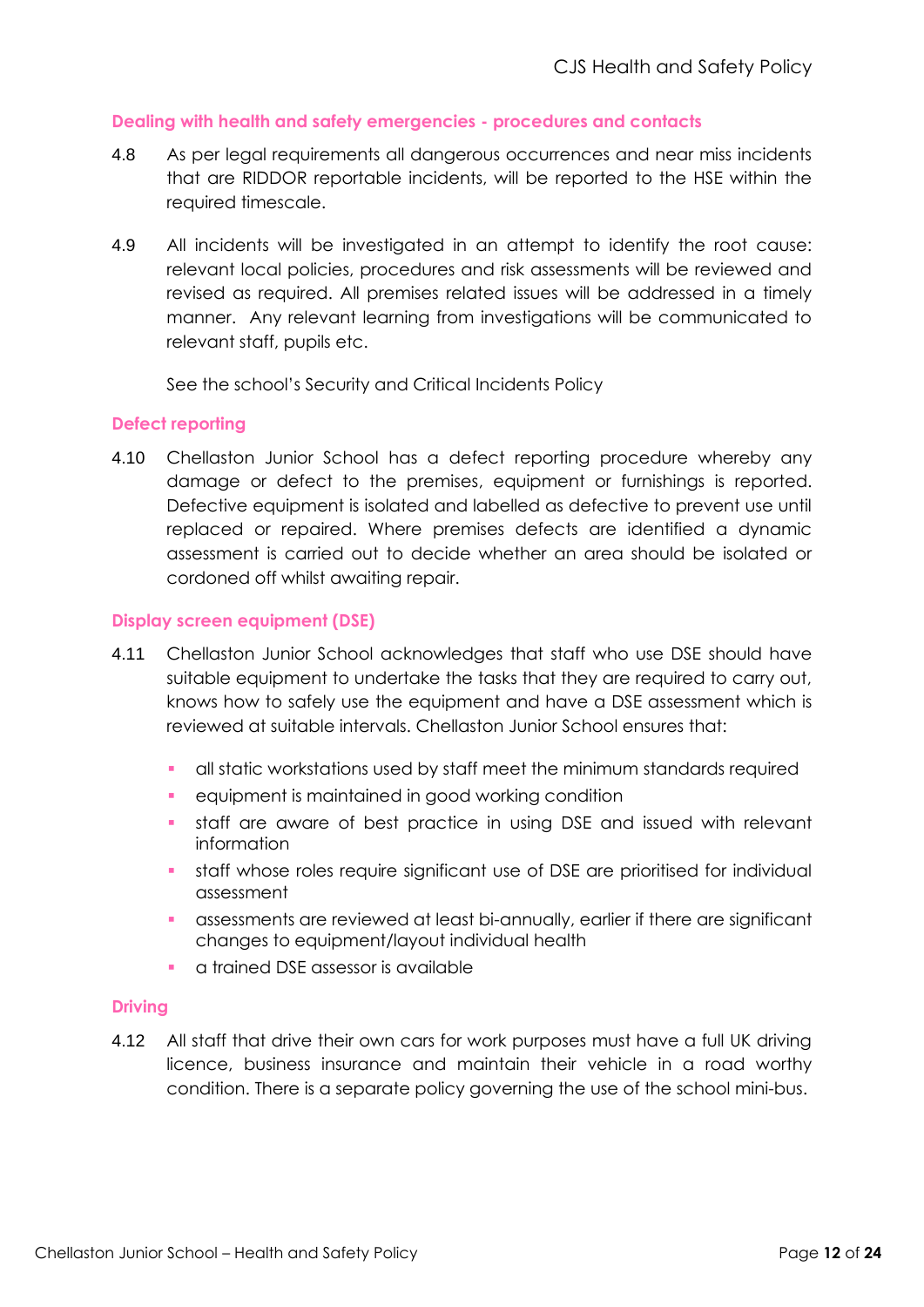#### **Electrical systems and equipment**

- 4.13 Chellaston Junior School maintains and services electrical systems and equipment in line with statutory guidance and best practice. Electrical systems (hard wiring) is periodically inspected every 5 years by a competent contractor and records maintained; any remedial works recommended are acted upon in a timely manner.
- 4.14 Portable electric appliances have a portable appliance test (PAT) carried out, in line with HSE guidance *'Maintaining portable electrical equipment in low risk environments' (INDG236)*, by a competent contractor with records maintained.
- 4.15 Formal termly workplace inspections are undertaken whereby all equipment is visually inspected. Staff are instructed to undertake a visual inspection of equipment prior to use and not to use any equipment that appears damaged or defective. Chellaston Junior School's defect reporting procedure is followed as required.

#### **Fire safety**

- 4.16 Chellaston Junior School is committed to providing a safe environment for both staff and pupils. Chellaston Junior School manages the risk of fire by ensuring:
	- **•** a comprehensive fire risk assessment is in place, reviewed annually and any actions/improvements identified are progressed given consideration to risk and cost
	- a detailed fire and emergency evacuation plan has been developed that clearly details actions to be taken when a fire is identified or suspected, individual responsibilities and arrangements for safe evacuation, this will include the development of a Personal Emergency Evacuation Plan (PEEP) for any person requiring assistance in an evacuation.
	- statutory inspections are carried out on all fire related systems and equipment either by competent contractors or in house by trained staff
	- all staff receive fire awareness training that is regularly updated and fire marshals receive role specific instruction
	- a fire drill is undertaken at least termly to practice evacuation arrangements and to ensure that the evacuation procedure is carried out successfully and as expected.
	- A fire log book is kept and maintained

#### **First-aid and supporting pupils' medical conditions**

- 4.17 Adequate first aid arrangements are assessed, maintained and monitored at Chellaston Junior School and for all activities that Chellaston Junior School leads. Chellaston Junior School ensures that:
	- the number of first aiders and appointed persons meets recommendations and adequate cover is available to cover for annual leave and unexpected absences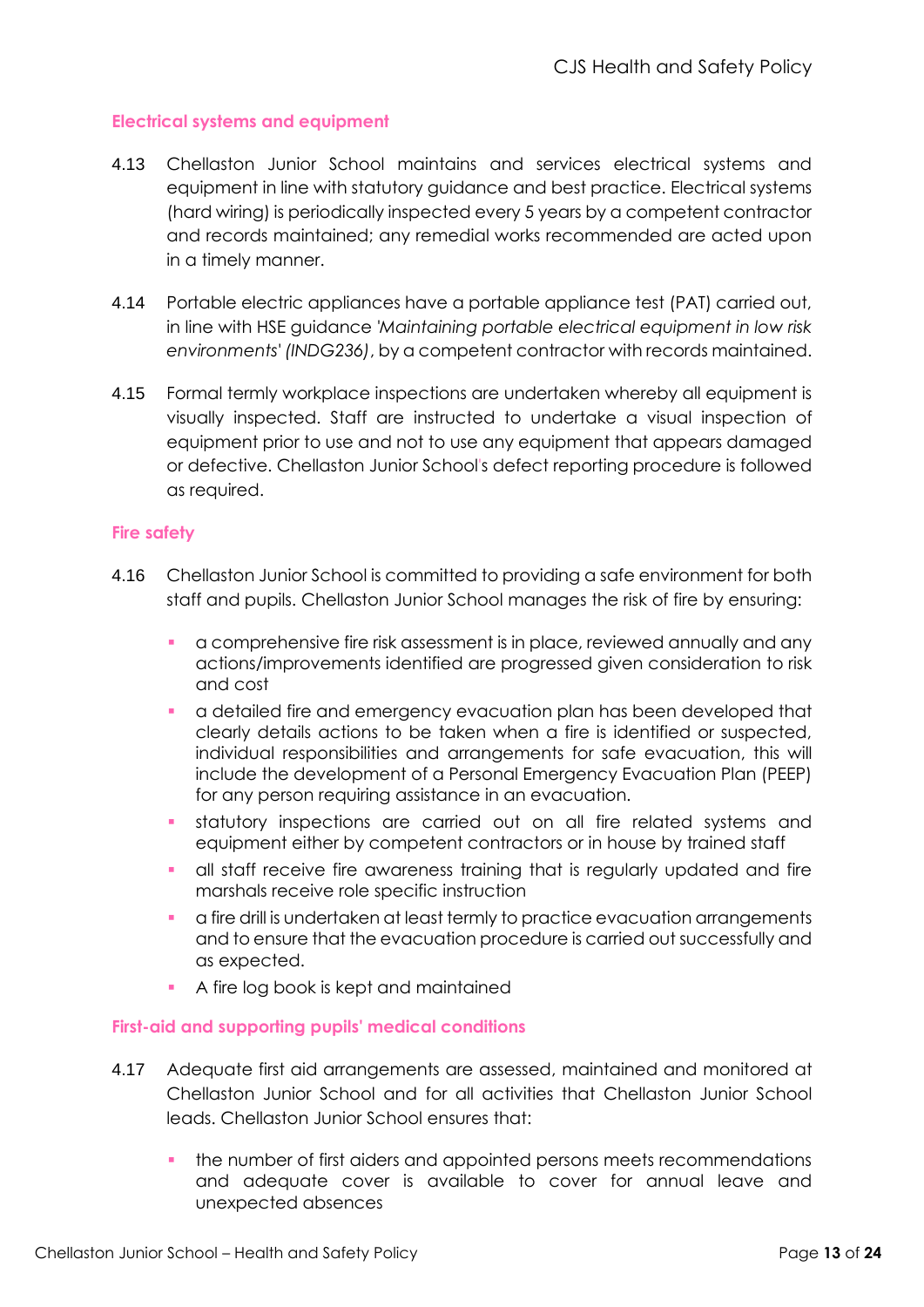- **·** all first aiders and appointed persons hold a valid certificate of competence, Chellaston Junior School maintains a register of all qualified staff and will arrange re-training as necessary
- first aid notices are clearly displayed around Chellaston Junior School
- sufficient numbers of suitably stocked first aid boxes are available and checked periodically to ensure they are adequately stocked
- a suitable area is available for the provision of first aid
- staff are regularly informed of first aid arrangements within Chellaston Junior School, through induction, teacher training days and the staff handbook which is issued annually
- where first aid has been administered this is recorded in the first aid treatment book
- correct reporting procedures are followed including those required under RIDDOR regulations
- individual risk assessments have been carried out which consider first aid provision for lone workers and employees who travel in works vehicles that carry passengers.
- information, instruction and training will be provided to staff on any specific medical conditions of pupils and the procedures to follow in case of an emergency
- children with medical conditions will be cared for in line with the medical conditions policy
- medication shall be kept securely in line with the medical conditions policy

#### **Glass & Glazing**

- 4.18 Chellaston Junior School will comply with the Workplace (Health, Safety and Welfare) Regulations 1992 and the Approved Code of Practice L24 as it relates to glass and glazing
- 4.19 Chellaston Junior School will survey its glass surfaces in doors, windows and door side panels for the presence of safety glass and where appropriate will make remedial actions to install safety glass or film and have it suitably marked to that effect

#### **Grounds - Safety/Security**

#### **Safety**

4.20 Chellaston Junior School will ensure that there is safe access and egress from the buildings and grounds including balancing the need for security with the need for emergency escape. Chellaston Junior School will ensure that there is a regime for maintaining the grounds, perimeter demarcation (where owned) and equipment e.g. outdoor play equipment

#### **Security**

*See the school's Security and Critical Incidents Policy*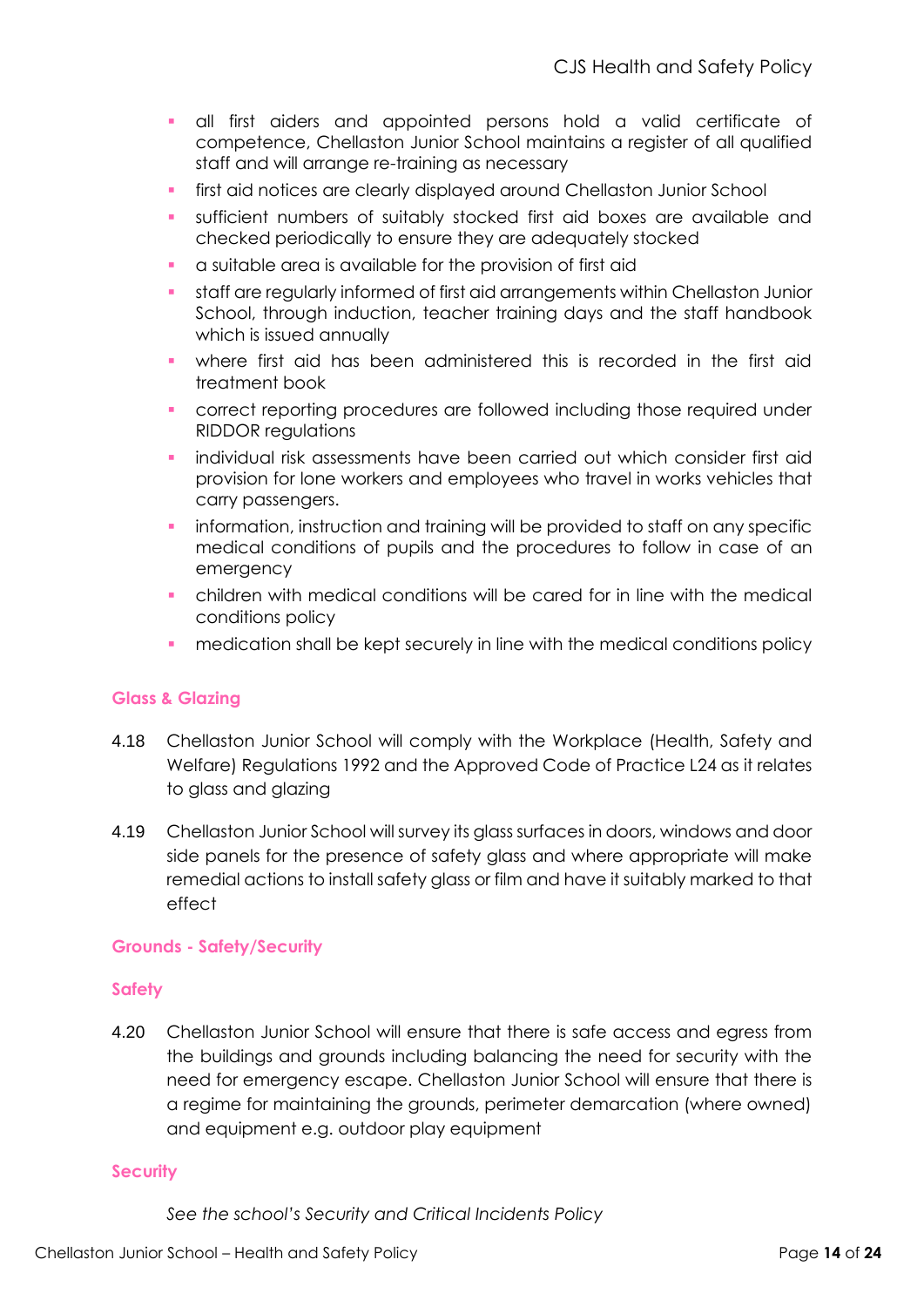#### **Housekeeping – storage, cleaning & waste disposal**

- 4.21 Chellaston Junior School will ensure that there is suitable and sufficient storage including systems for ensuring that items are included on an inventory and checked periodically where necessary for safety.
- 4.22 Chellaston Junior School will ensure that there are systems in place for cleanliness, to minimise the accumulation of rubbish, for the removal and disposal of controlled waste and for the cleaning of spills/ wet floors to minimise the risk of slips. Chellaston Junior School will ensure that there is suitable and sufficient external waste bins secured from the risks of arson and tampering.
- 4.23 Where applicable and to accommodate the requirements of environmental legislation Chellaston Junior School will arrange for suitable disposal/recycling of relevant items e.g. fluorescent lighting and waste electrical appliances.
- 4.24 Suitable arrangements will be made for the clearing of snow as part of winter preparedness.

#### **Jewellery**

*See the school's Uniform and Safety Policy and the Physical Education Policy*

#### **Lone working**

4.25 Chellaston Junior School will ensure through risk assessment that all staff who work alone are given suitable instruction on lone working procedures including communications, emergency procedures and any restrictions during lone working e.g. work at height. See the school's Lone Working Procedure.

#### **Management of asbestos**

- 4.26 Chellaston Junior School complies with the HSE's approved code of practice *'Managing and working with asbestos, Control of Asbestos Regulations 2012, Approved Code of Practice & Guidance (L143)*. Chellaston Junior School is committed to preventing exposure to asbestos fibres to all persons that enter onto its premises. Chellaston Junior School has a whole site asbestos 'management survey' (previously known as Type 2 survey) from which a local asbestos management plan (Lamp) has been developed. The Lamp along with the asbestos register will be kept up to date.
- 4.27 A minimum six-monthly visual inspections of all identified asbestos containing materials (ACMs) that are not encapsulated or in restricted access areas are undertaken and documented; where necessary more frequent checks of ACMs will be undertaken. Any concern relating to known or suspected ACMs are addressed as per the procedures detailed in Chellaston Junior School's LAMP.
- 4.28 Prior to any works that will or has the potential to alter the fabric of the building; a 'refurbishment and demolition survey' (previously known as a Type 3 survey)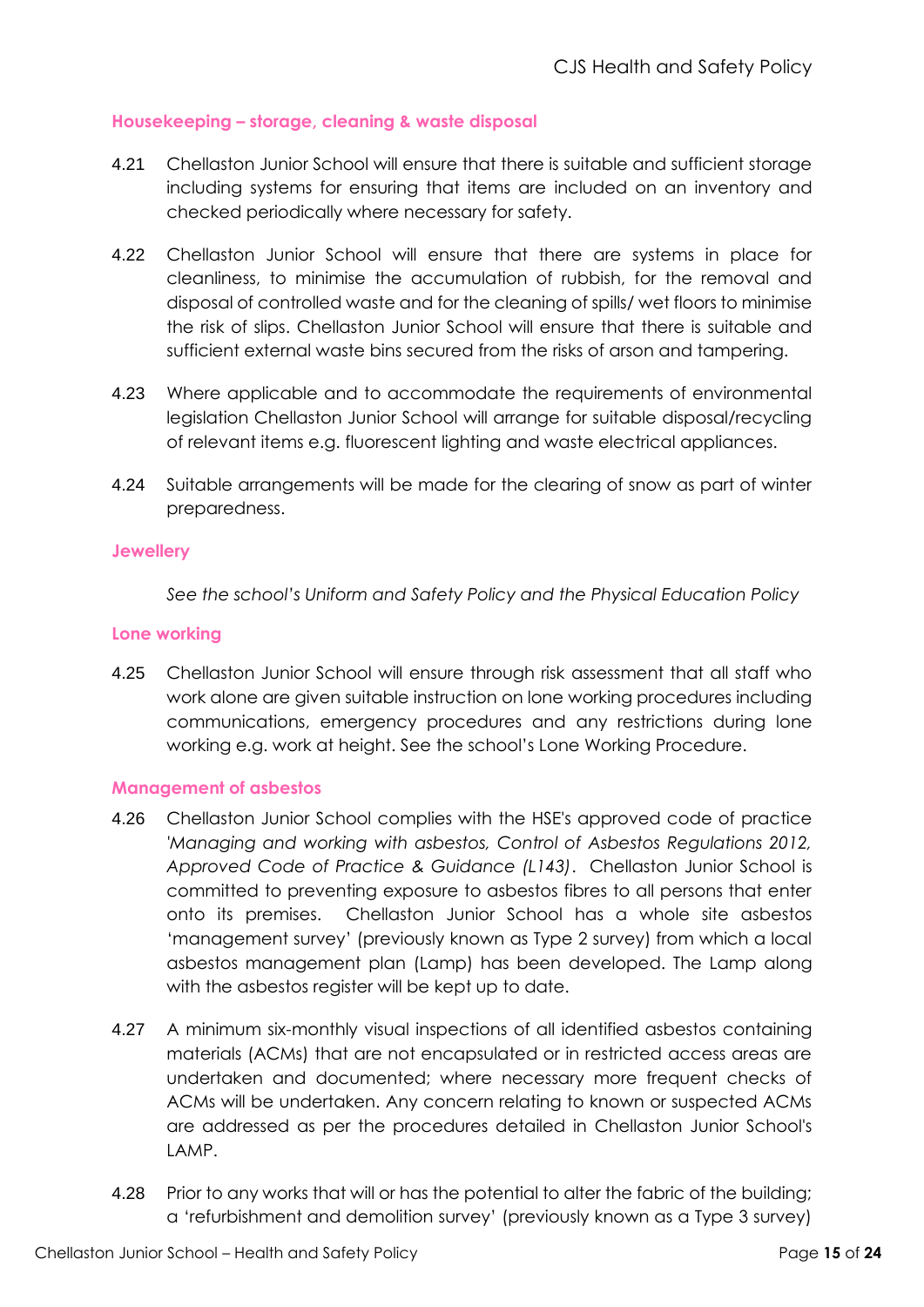will be procured in order to undertake a comprehensive assessment of the materials being disturbed prior to any works commencing. Where necessary works that are likely to disturb asbestos will be planned so as to avoid disturbance (re-routed) or the asbestos will be removed by competent licensed contractors prior to building works commencing.

#### **Moving and handling**

- 4.29 Chellaston Junior School complies with the HSE's approved code of practice *'Manual Handling. Manual Handling Operations Regulations 1992 (as amended). Guidance on Regulations (L23).*
- 4.30 Within Chellaston Junior School there are a variety of moving and handling tasks that may be necessary; this could range from moving files to assisting an individual with mobility issues. Chellaston Junior School manages the risk associated with moving and handling tasks by ensuring that:
	- moving and handling is avoided whenever possible
	- if it cannot be avoided, moving and handling is properly planned, has a relevant risk assessment, is carried out by competent staff and carried out in a manner which is, so far as is reasonably practicable, safe
	- **•** those undertaking specific moving and handling tasks have received appropriate training and training records are maintained
	- any equipment provided to assist with moving and handling tasks is maintained and serviced in accordance with statutory requirements
	- any defective equipment is taken out of use until repaired or is replaced
	- an individual risk assessment will be completed for all new or expectant mothers and staff with identified medical conditions that may be affected by undertaking moving and handling tasks, these may result in some moving and handling task being restricted
	- any accidents resulting from manual handling operations will be investigated to identify root causes and implement additional controls as required

#### **Noise**

4.31 Chellaston Junior School will make arrangements for the assessment of risk, protection and other control measures where the noise levels reach the action values as detailed within the Control of Noise at Work Regulations 2005

#### **Occupational health services and work-related stress**

- 4.32 Chellaston Junior School acknowledges that there are many factors both work related and personal that may contribute to staff being from absent from work through injury and ill health including stress.
- 4.33 Chellaston Junior School will follow the principles of the HSE guidance *'Managing the causes of work-related stress' (HS(G) 218).* The following arrangements are in place to locally manage staff health issues: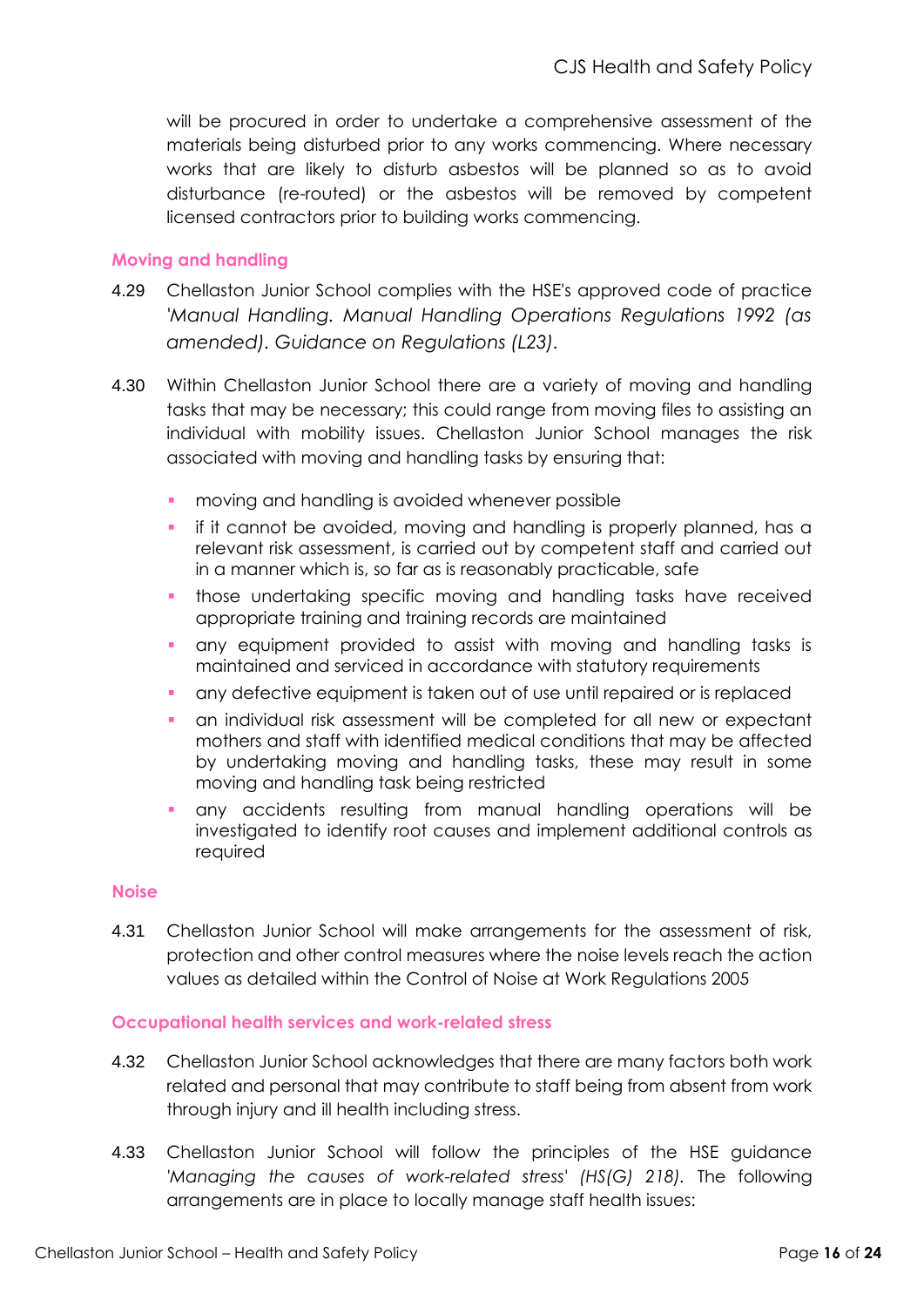- employees are advised that it is their responsibility to inform their line manager, the Head teacher or another member of the senior leadership team of any ill health issues
- an appropriate senior member of staff will meet and discuss the ill health issues with the employee and consider what actions could be taken to support the staff member and where appropriate assist in reducing stress levels
- the member of staff will be offered a referral to an occupational health professional for advice and support, e.g. counselling, etc.
- the member of staff will be advised that support can also be provided through their trade union
- a series of regular review meetings will be scheduled to monitor ill health and stress levels where they have been identified
- if it is identified that there is a high occurrence of staff ill health or stress within Chellaston Junior School, the Head teacher will actively seek support to undertake a holistic assessment to identify what the possible root cause may be and implement a plan to improve the situation.

#### **Off-site visits including school-led adventure activities**

4.34 Chellaston Junior School adopts the National Guidance for the Management of Off-site visits and LOtC activities. See the school's Educational Visits Policy.

#### **Risk assessment**

- 4.35 Risk assessments are undertaken for tasks/activities where significant hazards have been identified or where there is a foreseeable risk of injury/ill health.
- 4.36 Within Chellaston Junior School various persons are tasked with the development of risk assessments based on their knowledge, experience and competence. Relevant staff will develop the risk assessments prior to consultation with all staff to which they are relevant prior to sign off. Risk assessments are accessible to staff at all times electronically and in hard copy in the Risk Assessments folder.
- 4.37 New and expectant mothers risk assessments will be conducted in line with HSE Guidance.
- 4.38 Young person's risk assessments will be carried out for staff working on site falling within this age range, as applicable.

#### **Smoking**

4.39 Chellaston Junior School complies with UK law on smoking in both indoor and external spaces. Chellaston Junior School has a no smoking policy which extends to the limits of the curtilage of the site. The policy extends to the used of substitute inhalers and all types of vaping devices including e-cigarettes. Chellaston Junior School has signage on site and will ensure that persons seen smoking onsite are instructed not to do so.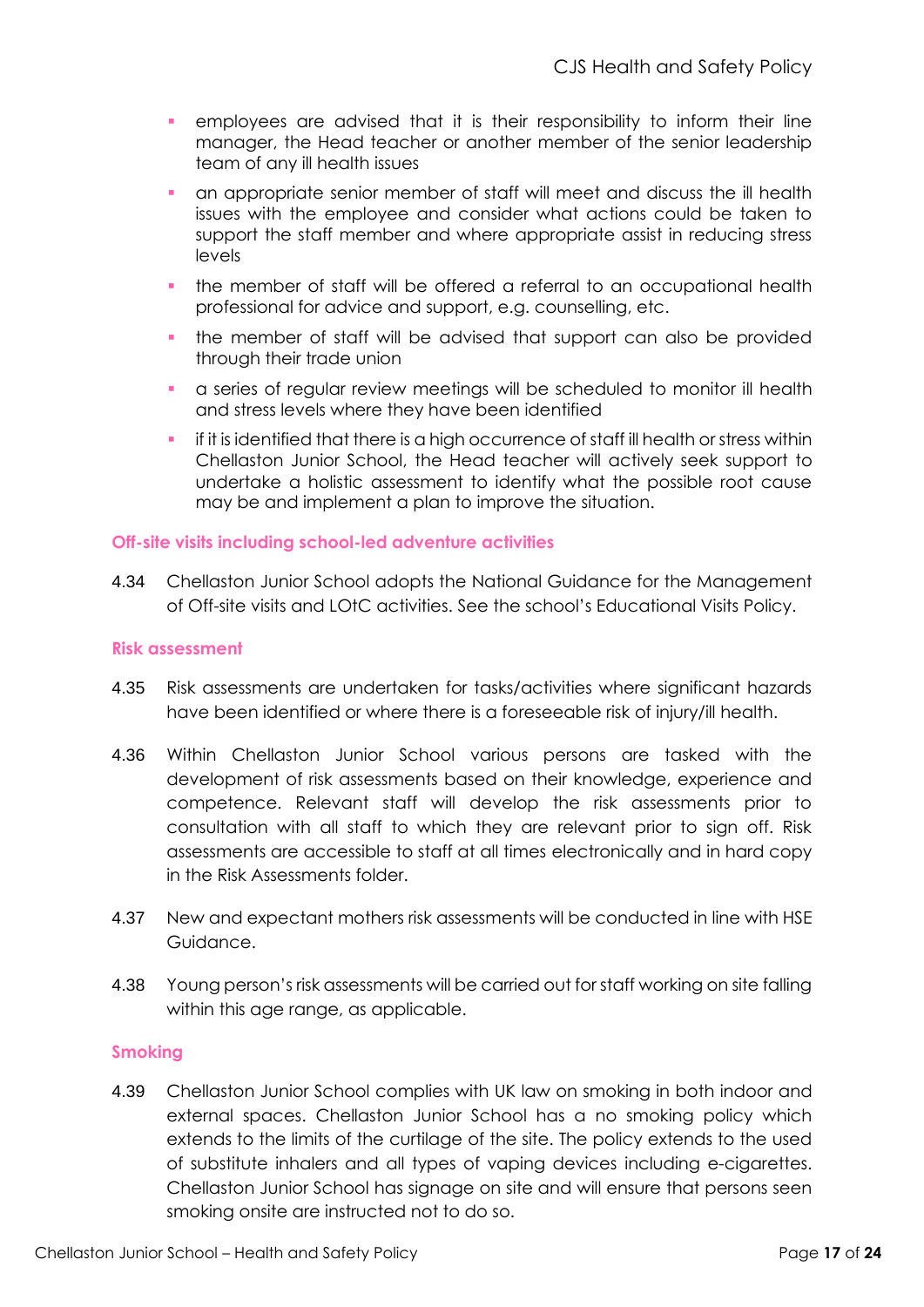#### **Statutory Inspections**

4.40 Chellaston Junior School ensures that statutory inspections are undertaken at required intervals for all plant and equipment required. A table detailing required inspections, date of last inspection, date of next inspection and who is undertaking the inspection has been developed which is implemented by the Caretaker and monitored by the health and safety governor(s).

#### **Preventing workplace harassment and violence**

- 4.41 Chellaston Junior School is committed to providing a safe and secure working and educational environment for staff, pupils and any other persons on its site. Where applicable, in addition to the control measures identified in the site specific lone working risk assessment, the following procedures are in place:
	- Staff are advised to:
		- avoid confrontation if possible
		- withdraw from a situation or escalating situation
		- arrange seating so that a clear escape route from the room to a place of safety is available. Sit near the door, or use a room with two doors
		- contact emergency services, as appropriate.
		- o inform the Head teacher or a member of the senior management team if confrontation has taken place
	- Chellaston Junior School will :
		- ensure the Head teacher or member of the senior leadership team to attend the site of an incident on being informed of an incident, if considered necessary
		- have in place procedures for the reporting of incidents
		- o offer counselling/ support through Occupational Health
		- debrief individuals following any incident
		- provide training on how to manage conflict and aggression as required
		- o review the appropriate risk assessments following any incident.

See also the school's 'Dignity at Work' Policy.

#### **Vehicles on Site**

4.42 *Only staff vehicles should be parked in the school car park other than, where space permits, delivery and construction vehicles requiring closer access to specific areas of the school. Drivers of such vehicles should report to the Office in the first instance.*

#### **Water hygiene management**

4.43 Chellaston Junior School will comply with the HSE approved code of practice *'Legionnaires' disease - The control of legionella bacteria in water systems' (L8).*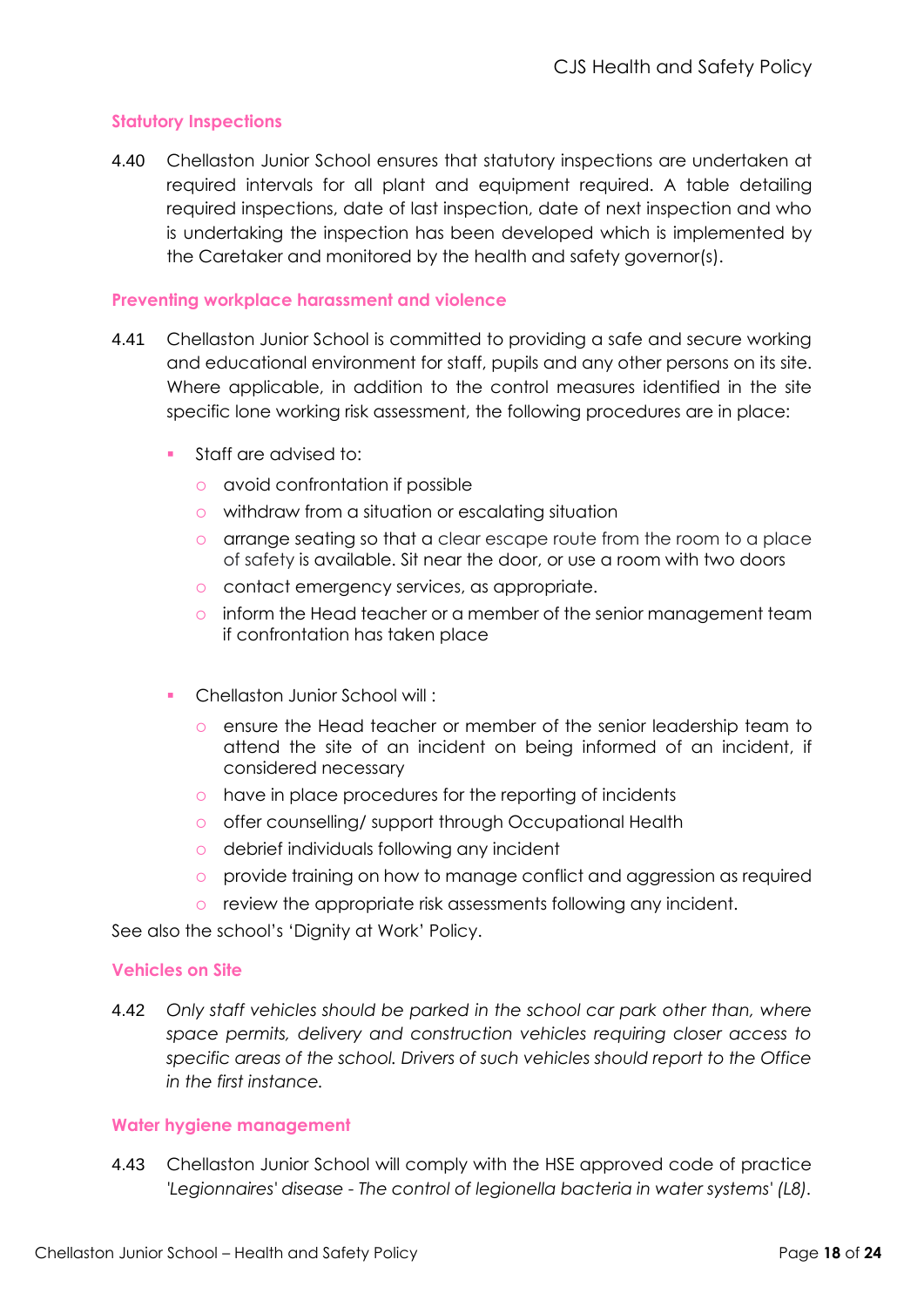Chellaston Junior School will:

- employ an external person with relevant knowledge and competence to obtain initial advice on any necessary actions
- employ a competent external contractor to provide a suitable survey/risk assessment; with the risk assessment being reviewed at least every two years or whenever there is reason to suspect it is no longer valid
- Address any remedial actions identified by the survey including dead leg removal or drain down
- employ a competent external contractor to undertake water sampling and routine cleaning, maintenance and disinfection of water systems and thermostatic mixing valves (TMV's) as applicable
- **EXEDENT ENSURE:** ensure regular flushing of little used outlets is completed by a competent individual on a weekly basis
- employ a competent person to undertake monthly monitoring of water systems including temperature readings

#### **Working at height**

- 4.44 Chellaston Junior School will follow the principles of the HSE guidance *'The Work at Height Regulations 2005 (as amended) A brief guide' (INDG401).* Chellaston Junior School use a variety of access equipment for working at height tasks including ladders, step ladders and kick stools. Chellaston Junior School ensures that:
	- work at height is avoided whenever possible
	- if it cannot be avoided, work at height is properly planned, has a relevant risk assessment, is carried out by competent staff and carried out in a manner which is, so far as is reasonably practicable, safe
	- those undertaking work at height have received appropriate training and training records are maintained
	- all access equipment (ladders, step ladders, tower scaffolds etc.) is identifiable and inspected as required
	- any equipment provided to assist with working at height tasks is maintained and serviced in accordance with statutory requirements
	- **•** any defective equipment is taken out of use until repaired or is replaced
	- **•** an individual risk assessment will be completed for all new or expectant mothers and staff with identified medical conditions that may be affected by undertaking working at height tasks, these may result in some working at height tasks being restricted
	- any accidents resulting from working at height will be investigated to identify root causes and implement additional controls as required

#### **Workplace inspections**

4.45 Chellaston Junior School recognises the importance of undertaking regular formal workplace inspections to ensure that the premises remain a safe working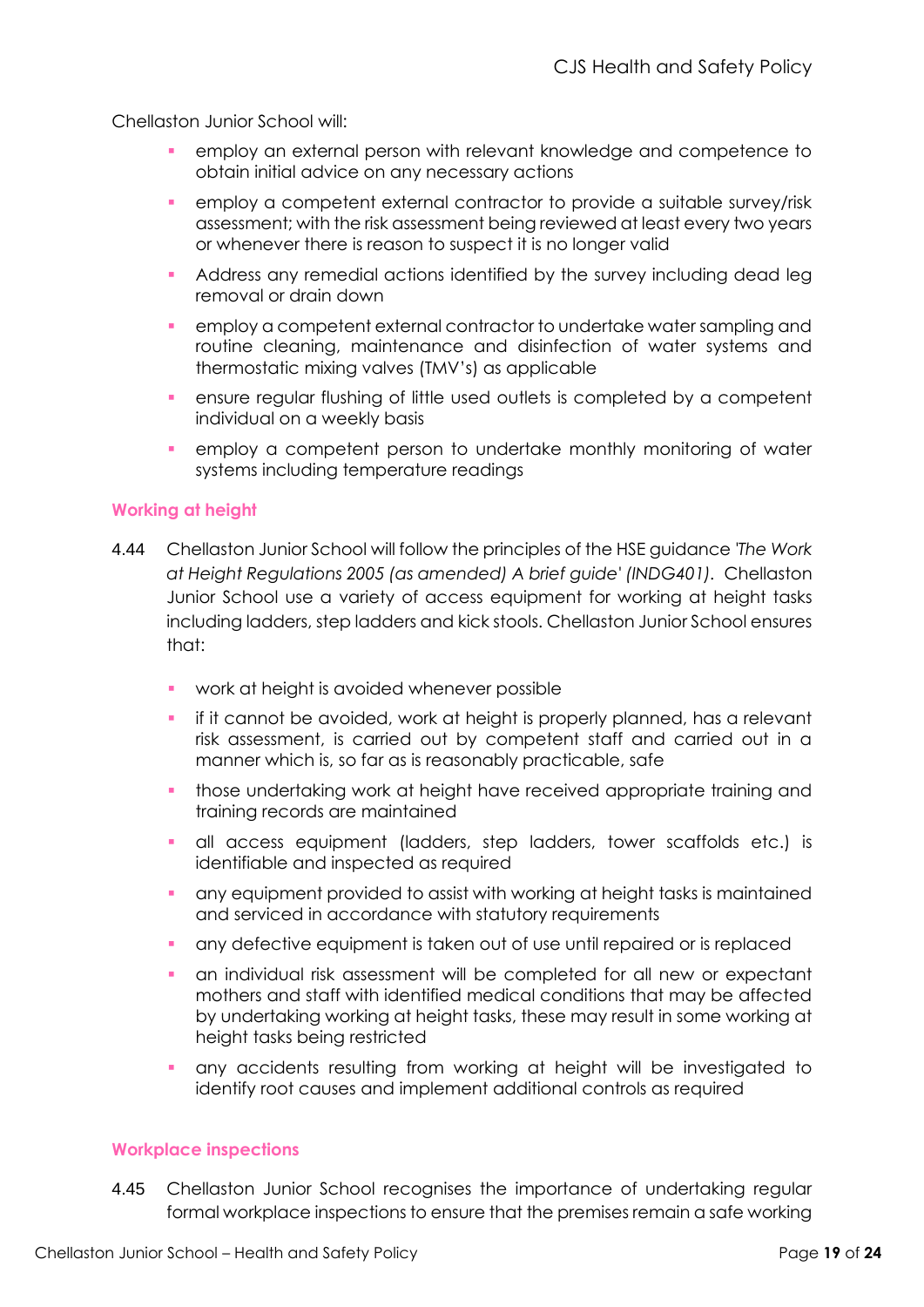and educational environment for staff and pupils. A formal termly workplace inspection is undertaken with findings documented and any actions allocated with remedial actions. The termly inspection findings are reviewed with actions monitored for close out by the health and safety governor(s). It is recognised that termly inspections alone will not keep a premises safe and there is an expectation that staff will report any defects/damage to premises and equipment as per Chellaston Junior School's defect reporting procedure.

#### **Monitoring and review**

- 4.46 This Health and Safety Policy together with the associated procedures and health and safety performance, will be reviewed by the Governing Body and the Head teacher on a regular basis (every two years as a minimum), or as required.
- 4.47 In order to substantiate that health and safety standards are actually being achieved, Chellaston Junior School will measure performance against predetermined plans and objectives. Any areas where the standards are not being met will require remedial action.
- 4.48 Chellaston Junior School will use different types of systems to measure health and safety performance:

#### **Active monitoring systems**

- spot checks and termly site inspections will be undertaken
- documents relating to the promotion of the health and safety culture will be regularly examined and reviewed
- appropriate statutory inspections on premises, plant and equipment will be undertaken
- where necessary, health surveillance and environmental monitoring systems will be implemented to check the effectiveness of health control methods and to detect early signs of harm to health.

#### **Reactive monitoring systems**

**Example 1** identifying where health and safety standards are not being met, by monitoring for failures in the systems - such as accidents, cases of ill health (work-related sickness), damage to property, etc

#### **Reporting and response systems**

- ensuring that monitoring information is received, having regard to situations which create an immediate risk to health or safety, as well as longer-term trends and ensuring remedial action is taken
- health and safety governor, Governing Body and Senior Leadership team will all receive and consider reports on health and safety performance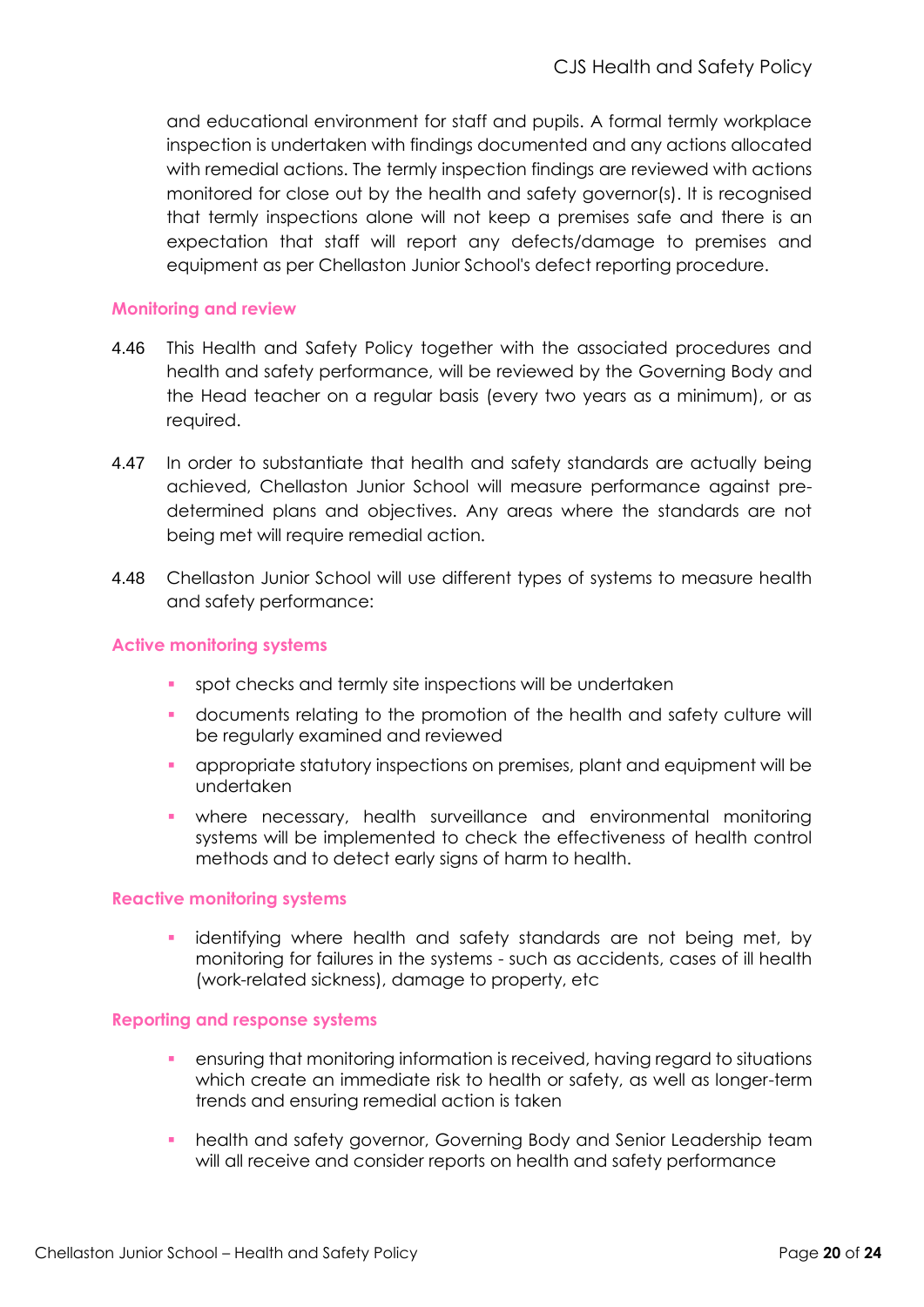#### **Investigation systems**

- investigations will be implemented for incidents proportionate to the severity of the incident. The investigation will incorporate systems to identify both the immediate and the underlying causes of events
- **•** analysing data to identify common features or trends and initiate **improvements**
- where cases of occupational ill-health are to be investigated
- where complaints relating to occupational health and safety are to be recorded and investigated
- **•** where accidents/incidents and assaults with the potential to cause injury, ill-health or loss are to be reported, recorded and appropriately investigated

#### **Third Party Monitoring/ Inspection**

▪ Chellaston Junior School will be subject to third party inspection and monitoring, as part of Ofsted requirements. Actions arising from third party audit/inspection will be incorporated within Chellaston Junior School action plan with appropriate target dates for completion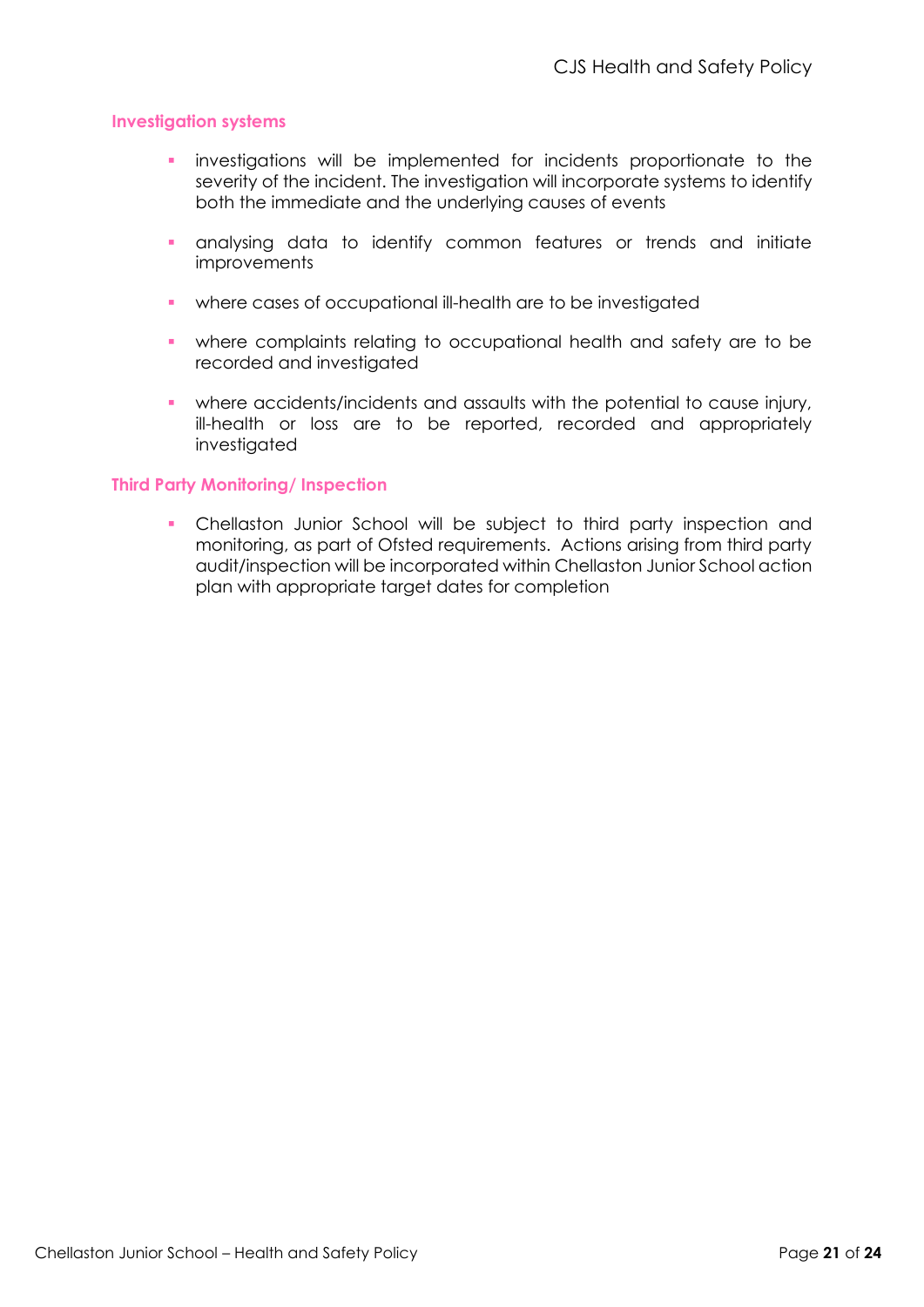# **Chellaston Junior School Health and Safety**



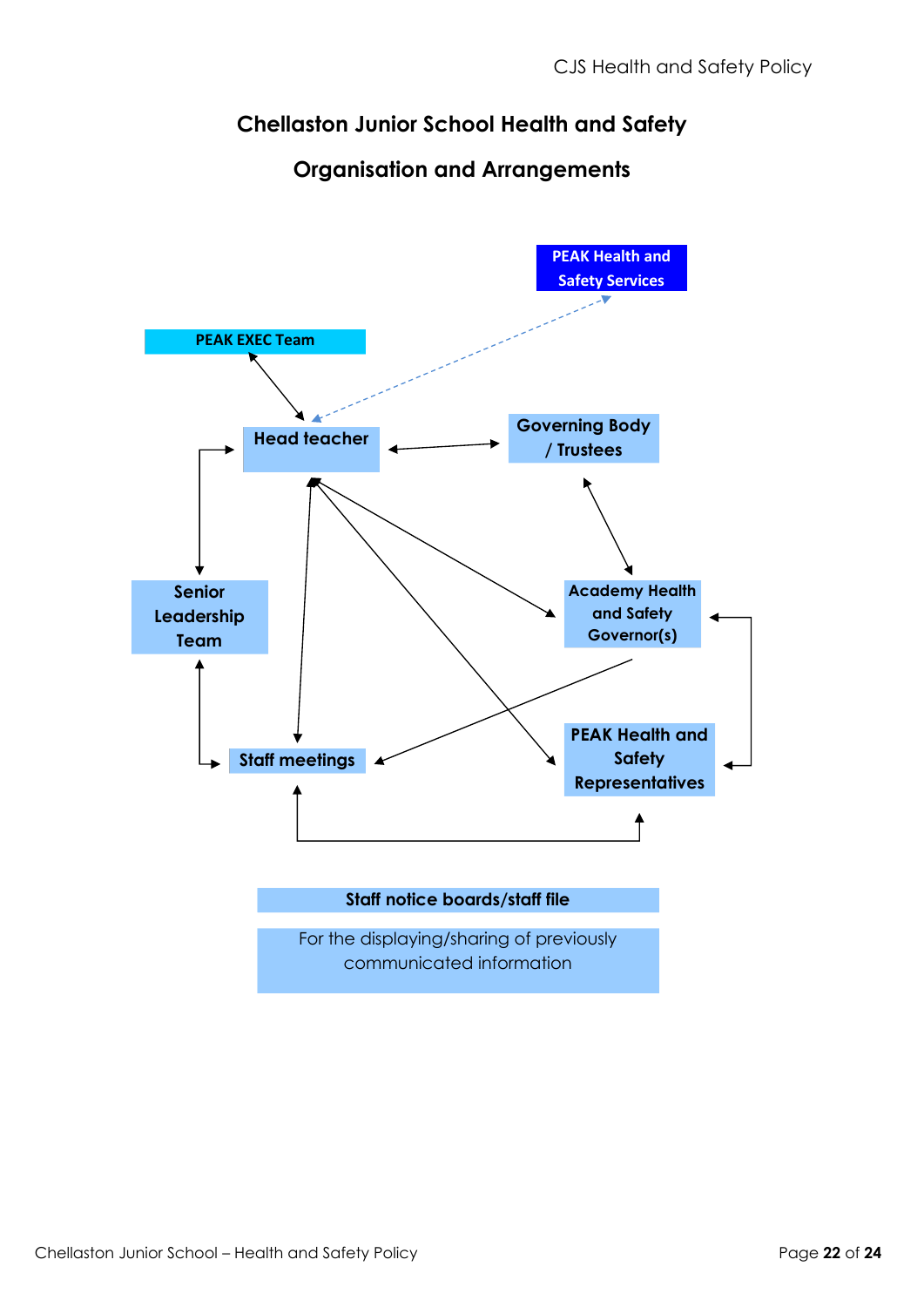### **Chellaston Junior School Health and Safety Organisation and Arrangements – All Staff**